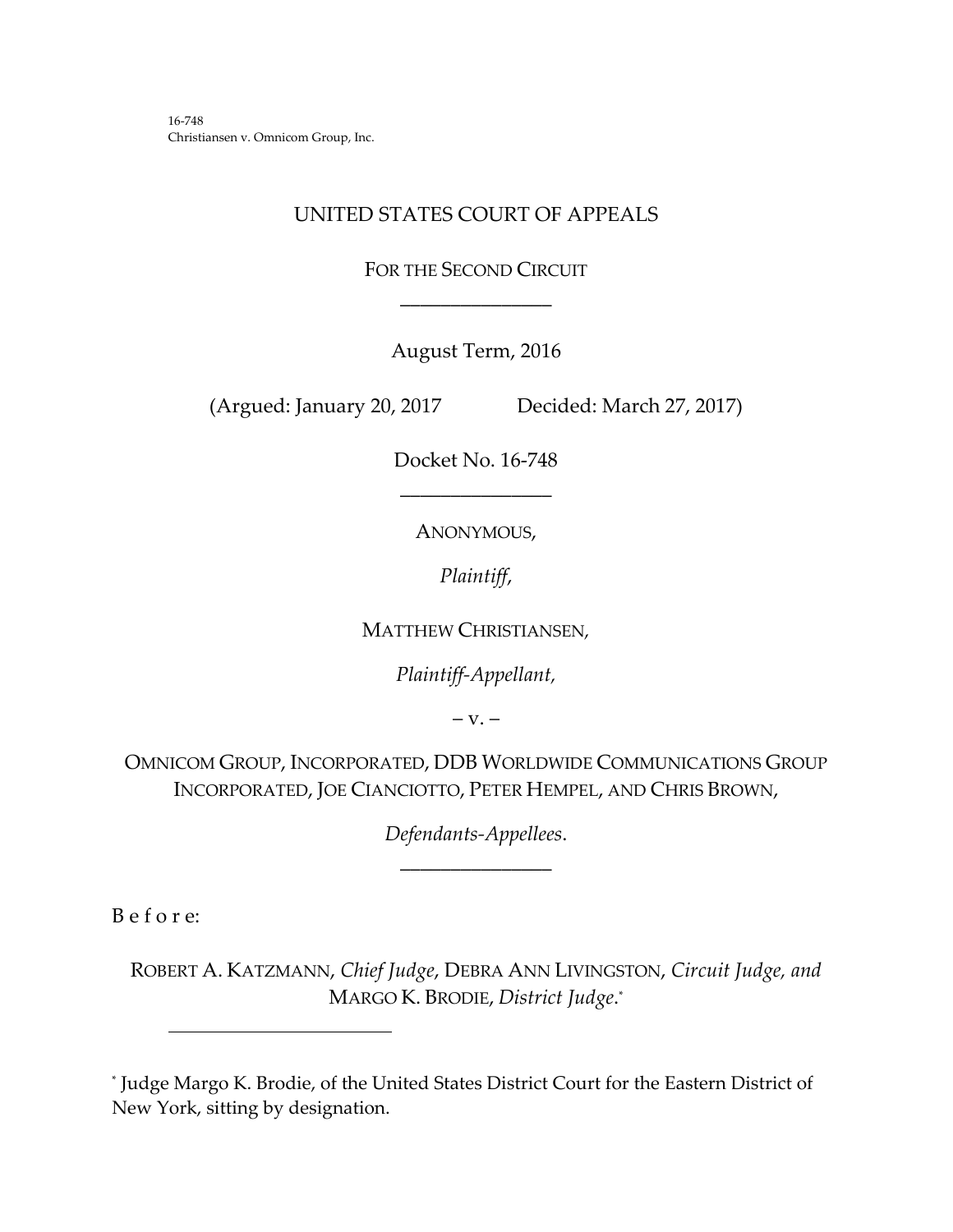Plaintiff‐appellant Matthew Christiansen brought this action against his employer under, *inter alia*, Title VII of the Civil Rights Act of 1964 ("Title VII"), 42 U.S.C. § 2000e *et seq*., alleging that he was subjected to various forms of workplace discrimination due to his failure to conform to gender stereotypes. The United States District Court for the Southern District of New York (Failla, *J*.) construed Christiansen's Title VII claim as an impermissible sexual orientation discrimination claim and dismissed it pursuant to *Simonton v. Runyon*, 232 F.3d 33 (2d Cir. 2000). On appeal, Christiansen argues that we should reconsider our decision in *Simonton* and hold that Title VII prohibits discrimination on the basis of sexual orientation. This panel lacks the authority to reconsider *Simonton*, which is binding precedent. However, we hold that Christiansen's complaint plausibly alleges a gender stereotyping claim cognizable under the Supreme Court's decision in *Price Waterhouse v. Hopkins*, 490 U.S. 228 (1989). Therefore, we **REVERSE** the district court's dismissal of Christiansen's Title VII claim and **REMAND** for further proceedings consistent with this opinion. We **AFFIRM** the judgment of the district court in all other respects.

\_\_\_\_\_\_\_\_\_\_\_\_\_\_\_

KATZMANN, *Chief Judge*, and BRODIE, *District Judge*, concur in a separate opinion.

\_\_\_\_\_\_\_\_\_\_\_\_\_\_\_

SUSAN CHANA LASK, Law Offices of Susan Chana Lask, New York, NY, *for Plaintiff‐Appellant* Matthew Christiansen.

HOWARD J. RUBIN (Shira Franco and Judith Kong, *on the brief*), Davis & Gilbert LLP, New York, NY, *for Defendants‐Appellees* Omnicom Group Incorporated, DDB Worldwide Communications Group Incorporated, Peter Hempel, and Chris Brown.

RICK OSTROVE, Leeds Brown Law, P.C., Carle Place, NY, *for Defendant‐Appellee* Joe Cianciotto.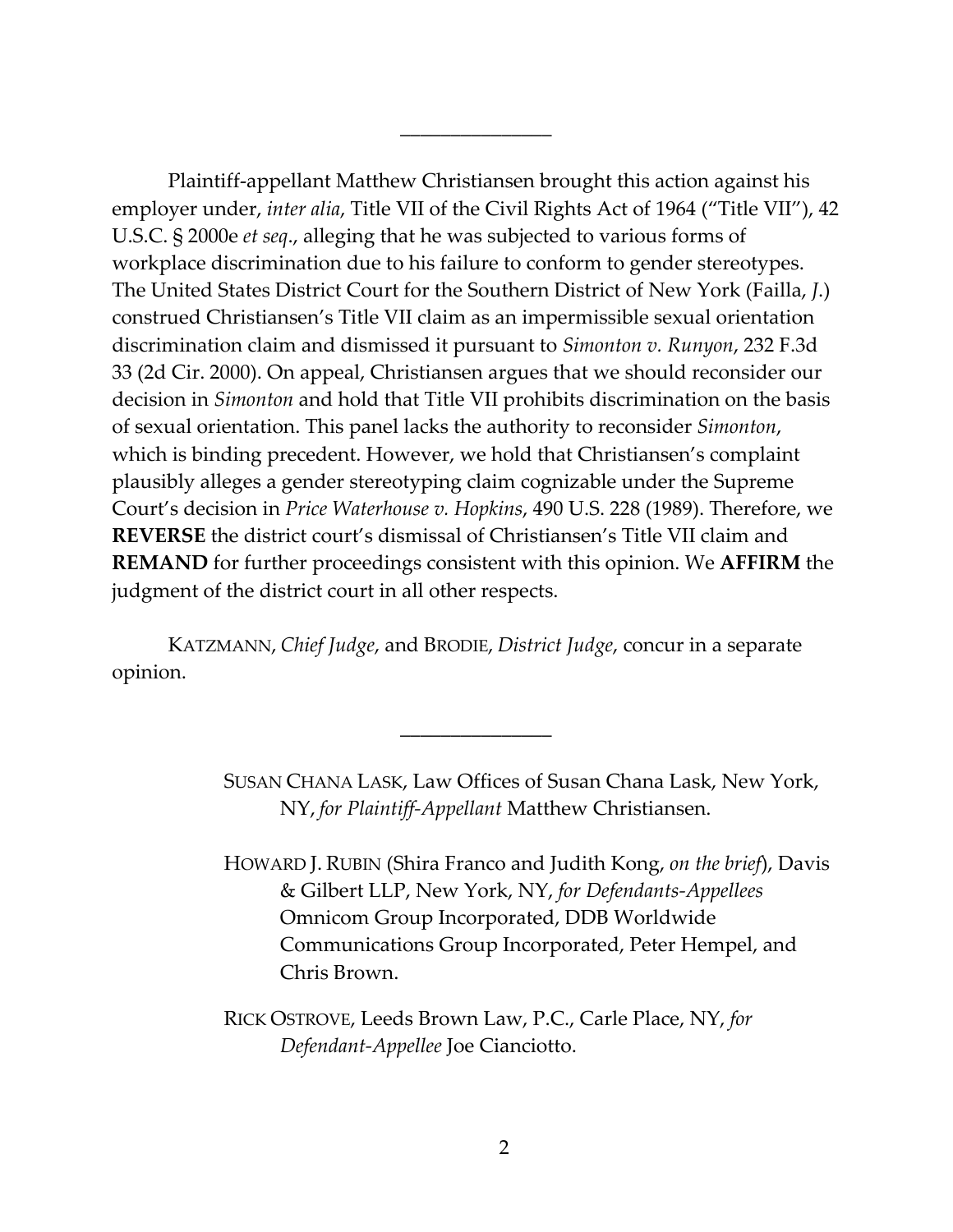- BARBARA L. SLOAN, Attorney, Equal Employment Opportunity Commission, Office of General Counsel, Washington, D.C. (P. David Lopez, General Counsel; Jennifer S. Goldstein, Associate General Counsel; and Margo Pave, Assistant General Counsel, Equal Employment Opportunity Commission, Office of General Counsel, Washington, D.C., *on the brief*), *for Amicus Curiae* Equal Employment Opportunity Commission, *in support of Plaintiff‐Appellant*.
- Lenora M. Lapidus, Gillian L. Thomas, Ria Tabacco Mar, and Leslie Cooper, American Civil Liberties Union Foundation, New York, NY; Erin Beth Harrist, Robert Hodgson and Christopher Dunn, New York Civil Liberties Union Foundation, New York, NY, *for Amici Curiae* American Civil Liberties Union; New York Civil Liberties Union; 9to5, National Association of Working Women; A Better Balance; American Association of University Women; California Women's Law Center; Coalition of Labor Union Women; Equal Rights Advocates; Gender Justice; Legal Momentum; Legal Voice; National Association of Women Lawyers; National Partnership for Women and Families; National Women's Law Center; Southwest Women's Law Center; Women Employed; Women's Law Center of Maryland; Women's Law Project, *in support of Plaintiff‐Appellant*.
- Peter T. Barbur, Cravath, Swaine & Moore LLP, New York, NY, *for Amici Curiae* 128 Members of Congress, *in support of Plaintiff‐ Appellant*.
- Shannon P. Minter and Christopher F. Stoll, National Center for Lesbian Rights, San Francisco, CA, *for Amicus Curiae* National Center for Lesbian Rights, *in support of Plaintiff‐Appellant*.
- Michael D.B. Kavey, Brooklyn, NY; Omar Gonzalez‐Pagan, Lambda Legal Defense and Education Fund, Inc., New York, NY; Gregory R. Nevins, Lambda Legal Defense and Education Fund, Inc., Atlanta, GA, *for Amicus Curiae* Lambda Legal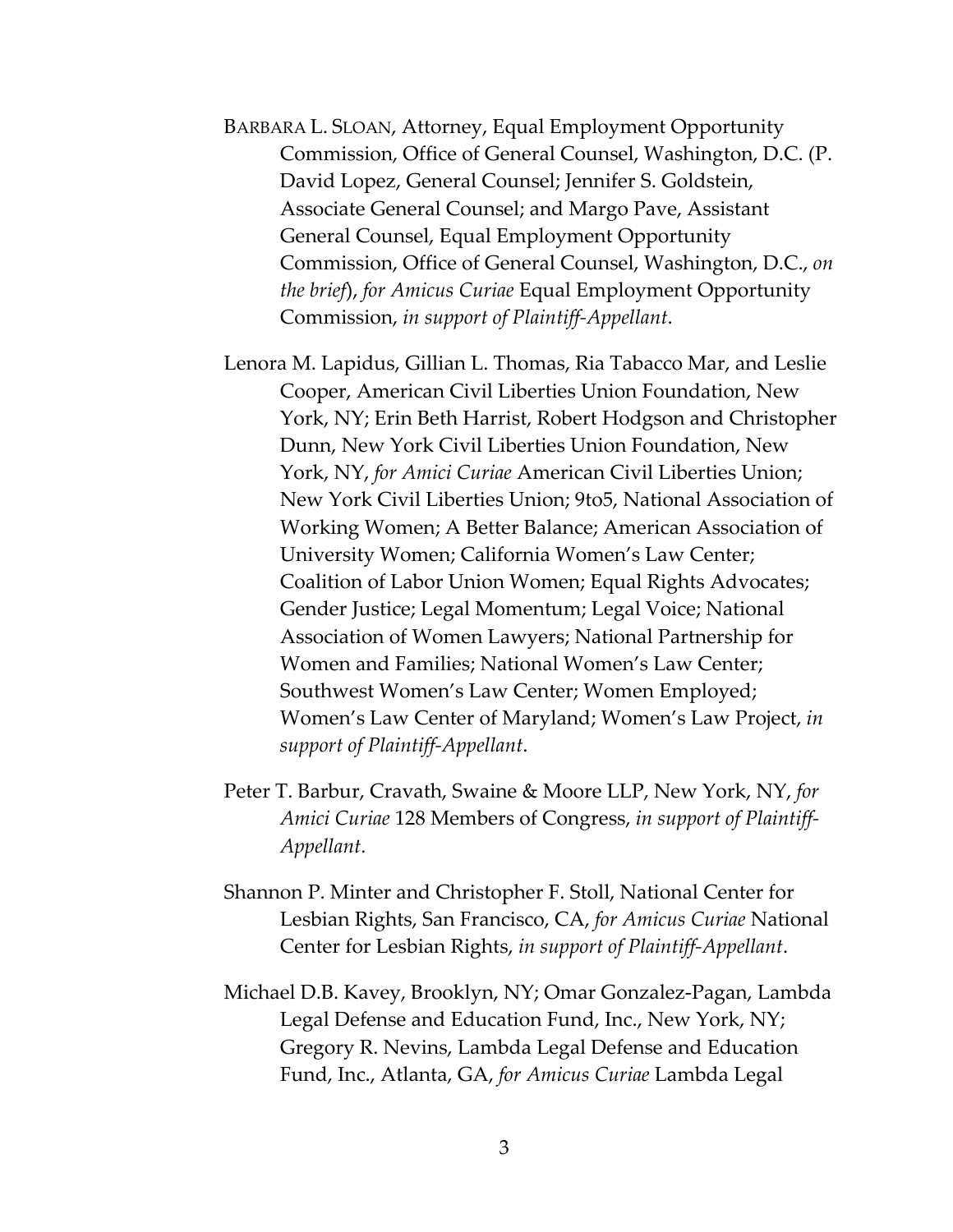Defense and Education Fund, Inc., *in support of Plaintiff‐ Appellant.* 

PER CURIAM:

\_\_\_\_\_\_\_\_\_\_\_\_\_\_\_

Plaintiff‐appellant Matthew Christiansen sued his employer, supervisor, and others affiliated with his company (collectively, "defendants") under the Americans with Disabilities Act of 1990 ("ADA"), 42 U.S.C. § 12101 *et seq*., Title VII of the Civil Rights Act of 1964 ("Title VII"), 42 U.S.C. § 2000e *et seq*., and state and local law alleging that he was discriminated against at his workplace due to, *inter alia*, his HIV‐positive status and his failure to conform to gender stereotypes. The United States District Court for the Southern District of New York (Failla, *J*.) dismissed Christiansen's federal claims pursuant to Federal Rule of Civil Procedure 12(b)(6) for failure to state a claim and declined to exercise supplemental jurisdiction over his state and local claims. *See Christiansen v. Omnicom Grp., Inc.*, 167 F. Supp. 3d 598, 612, 616–18, 622 (S.D.N.Y. 2016). In its decision, the district court concluded that *Simonton v. Runyon*, 232 F.3d 33 (2d Cir. 2000), and *Dawson v. Bumble & Bumble*, 398 F.3d 211 (2d Cir. 2005), holding that Title VII does not prohibit discrimination on the basis of sexual orientation, precluded Christiansen's Title VII claim. *Christiansen*, 167 F. Supp. 3d at 618, 622.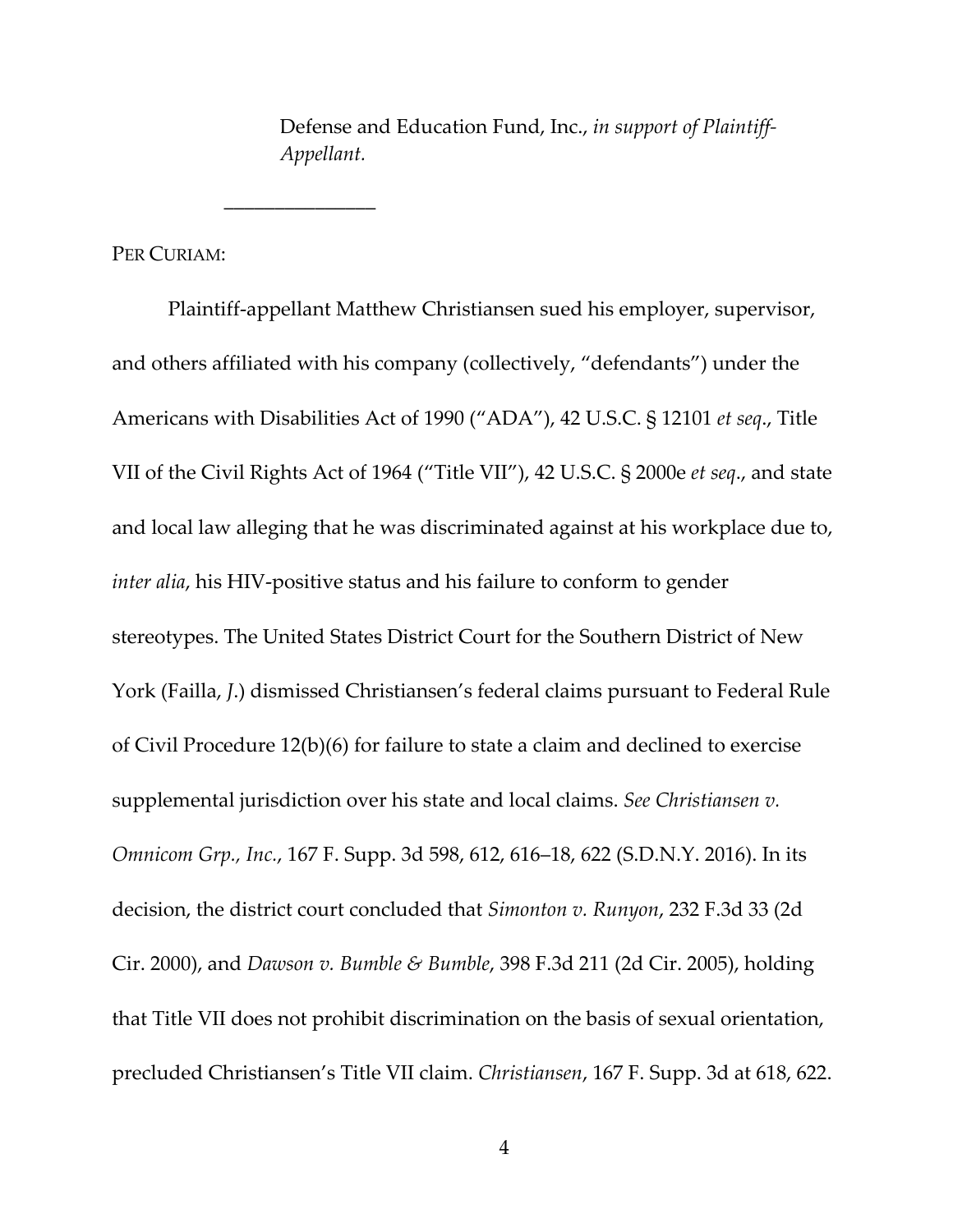Christiansen primarily appeals this aspect of the district court's decision. <sup>1</sup>

## **I. BACKGROUND**

Christiansen, an openly gay man who is HIV‐positive, worked as an associate creative director and later creative director at DDB Worldwide Communications Group, Inc., an international advertising agency and subsidiary of Omnicom Group, Inc. Christiansen's complaint alleged that his direct supervisor engaged in a pattern of humiliating harassment targeting his effeminacy and sexual orientation. According to Christiansen, in the spring and summer of 2011, his supervisor drew multiple sexually suggestive and explicit drawings of Christiansen on an office whiteboard. The most graphic of the images depicted a naked, muscular Christiansen with an erect penis, holding a manual air pump and accompanied by a text bubble reading, "I'm so pumped for marriage equality." J.A. at 16 ¶ 34.C; J.A. at 42. Another depicted Christiansen in tights and a low‐cut shirt "prancing around." J.A. at 16 ¶ 34.A; J.A. at 40. A

<sup>&</sup>lt;sup>1</sup> Christiansen also purports to challenge the district court's dismissal of his ADA claim for failure to comply with the statute of limitations. The district court, however, did not dismiss the ADA claim on this basis and instead concluded that Christiansen did not allege facts constituting discrimination under the ADA. *Christiansen*, 167 F. Supp. 3d at 613–17. We thus need not consider Christiansen's statute of limitations argument, and we affirm the district court's dismissal of Christiansen's ADA claim.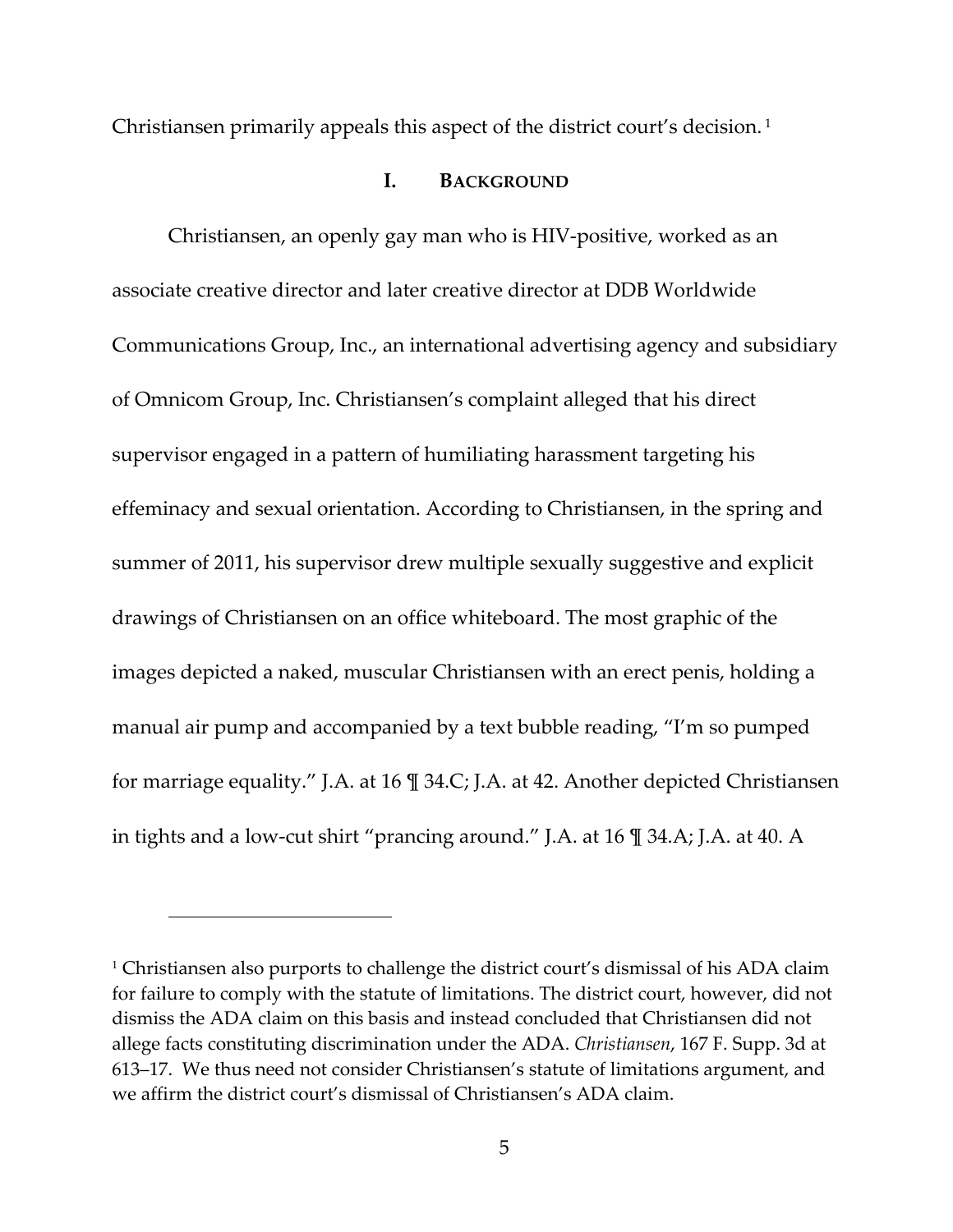third depicted Christiansen's torso on the body of "a four legged animal with a tail and penis, urinating and defecating." J.A. at 16 ¶ 34.B; J.A. at 41. Later in 2011, Christiansen's supervisor circulated at work and posted to Facebook a "Muscle Beach Party" poster that depicted various employees' heads on the bodies of people in beach attire. J.A. at 13 ¶ 30. Christiansen's head was attached to a female body clad in a bikini, lying on the ground with her legs upright in the air in a manner that one coworker thought depicted Christiansen as "a submissive sissy." J.A. at 13 ¶ 30; J.A. at 43.

Christiansen's supervisor also made remarks about the connection between effeminacy, sexual orientation, and HIV status. The supervisor allegedly told other employees that Christiansen "was effeminate and gay so he must have AID[S]." J.A. at 15 ¶ 30. Additionally, in May 2013, in a meeting of about 20 people, the supervisor allegedly told everyone in the room that he felt sick and then said to Christiansen, "It feels like I have AIDS. Sorry, you know what that's like." J.A. at 17 ¶ 38. At that time, Christiansen kept private the fact that he was HIV‐positive.

On October 19, 2014, Christiansen submitted a complaint to the Equal Employment Opportunity Commission ("EEOC") detailing the harassment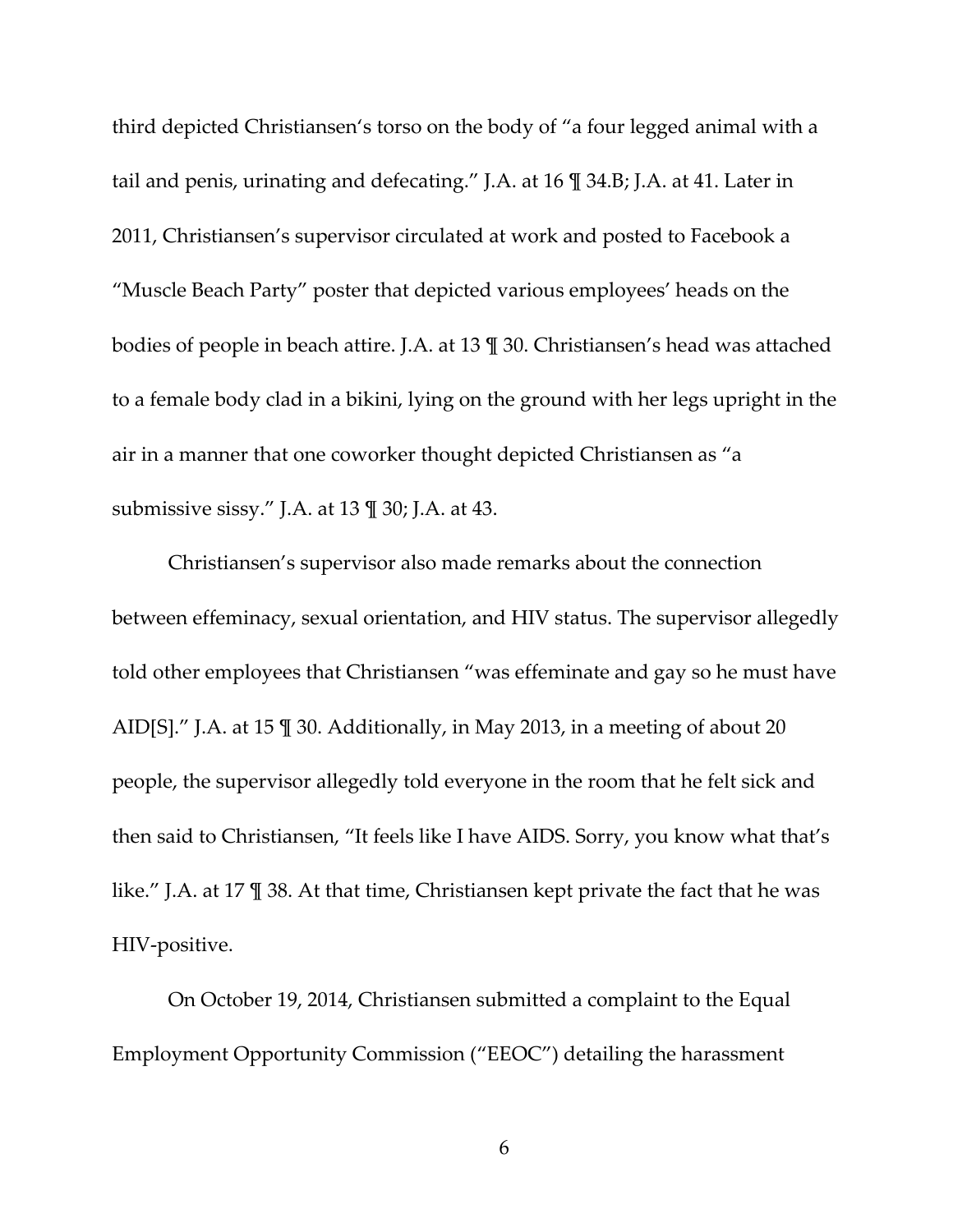described above. After receiving a "Notice of Right to Sue" from the EEOC, Christiansen filed this lawsuit in the United States District Court for the Southern District of New York on May 4, 2015. Shortly thereafter, defendants moved to dismiss the complaint. In their motion to dismiss, defendants argued, *inter alia*, that Christiansen's claim under Title VII was a sexual orientation discrimination claim rather than a gender stereotyping claim and was thus not cognizable under *Simonton v. Runyon*, 232 F.3d 33 (2d Cir. 2000), and *Dawson v. Bumble & Bumble*, 398 F.3d 211 (2d Cir. 2005).

The district court agreed. In its decision, the district court described at length difficulties in distinguishing sexual orientation discrimination claims from gender stereotyping claims, specifically noting that negative views people hold of those with certain sexual orientations may be based on stereotypes about appropriate romantic associations between men and women. *See Christiansen*, 167 F. Supp. 3d at 619–20. Having reviewed the decisions of other district courts addressing this issue in the wake of *Simonton* and *Dawson*, the district court concluded that "no coherent line can be drawn between these two sorts of claims." *Id.* at 620. Nevertheless, the district court recognized that "the prevailing law in this Circuit—and, indeed, every Circuit to consider the question—is that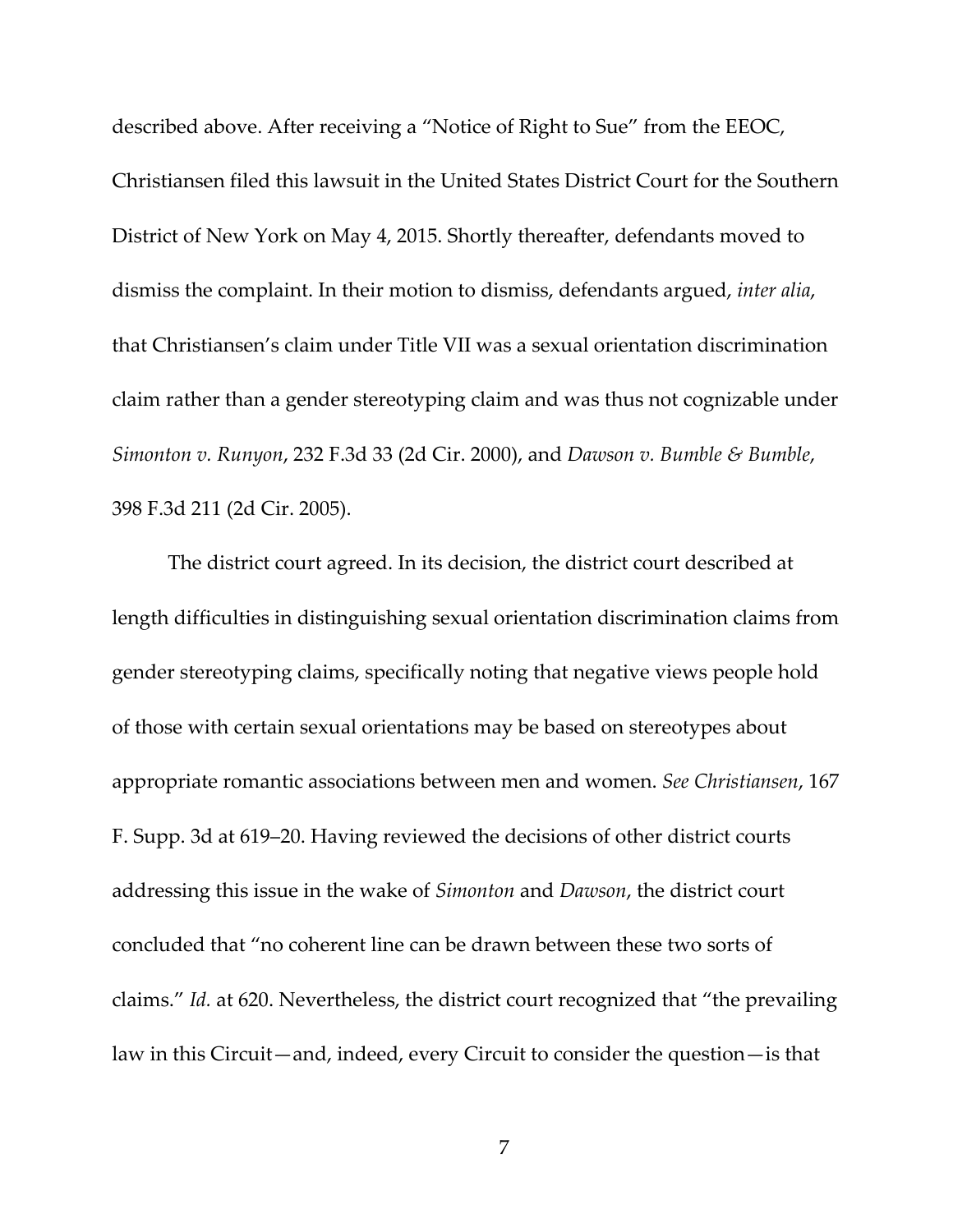such a line must be drawn." *Id*. Although the district court considered several references to effeminacy in the complaint, it concluded that, as a whole, Christiansen's complaint did not allege that he was discriminated against because he did not conform to gender stereotypes, but because he was gay. *Id*. at 620–22. As a result, the district court held that Christiansen's claim was a sexual orientation discrimination claim that was not cognizable under Title VII pursuant to *Simonton* and *Dawson* and dismissed the claim under Rule 12(b)(6). *Id.* at 622.

#### **II. DISCUSSION**

"We review a District Court's grant of a motion to dismiss under Rule 12(b)(6) for failure to state a claim *de novo,* accepting the complaint's factual allegations as true and drawing all reasonable inferences in the plaintiff's favor." *Carpenters Pension Tr. Fund of St. Louis v. Barclays PLC*, 750 F.3d 227, 232 (2d Cir. 2014) (internal quotation marks omitted). "To survive a motion to dismiss, a complaint must contain sufficient factual matter, accepted as true, to 'state a claim to relief that is plausible on its face.'" *Ashcroft v. Iqbal*, 556 U.S. 662, 678 (2009) (quoting *Bell Atl. Corp. v. Twombly*, 550 U.S. 544, 570 (2007)). To meet this standard, a plaintiff must "plead[] factual content that allows the court to draw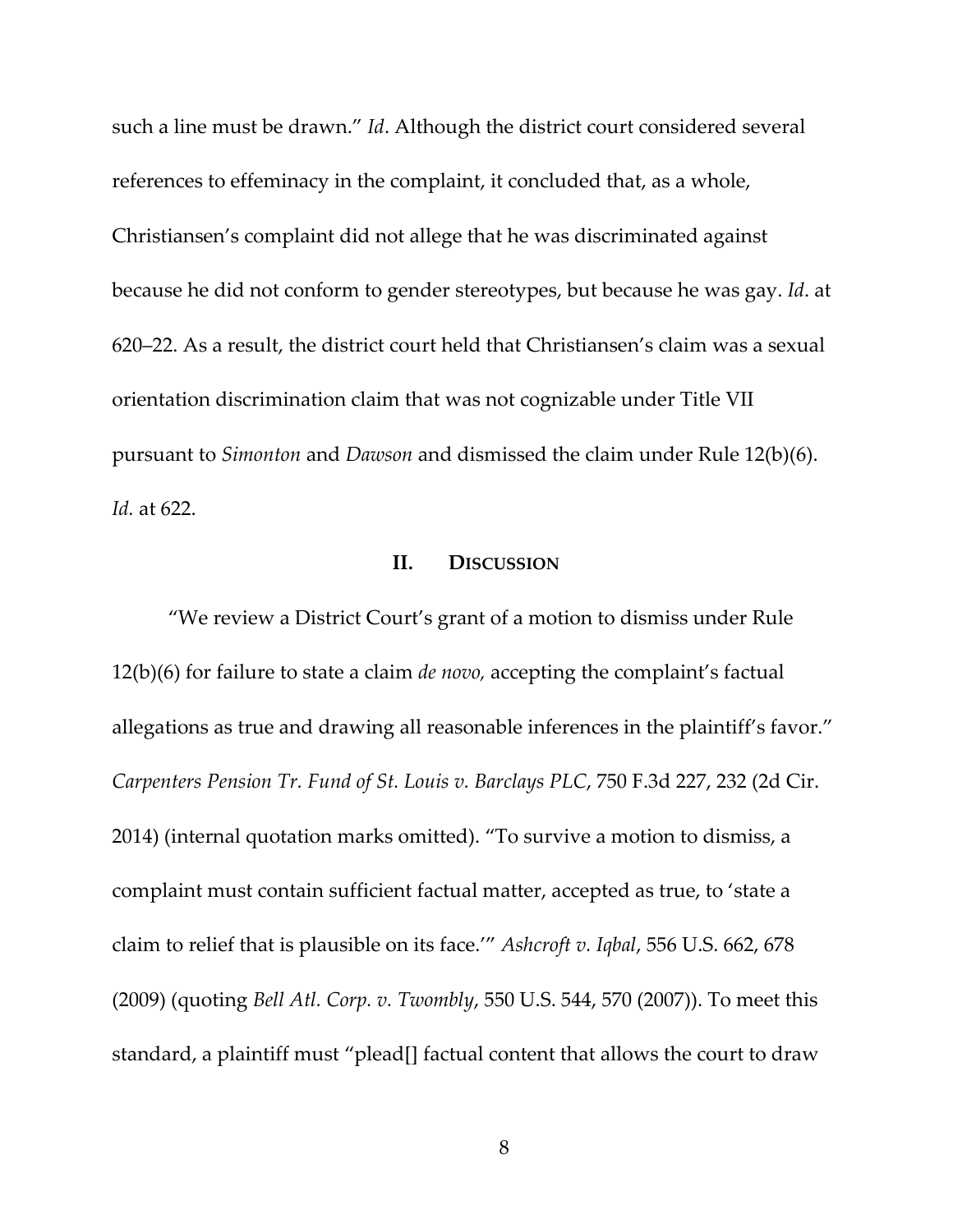the reasonable inference that the defendant is liable for the misconduct alleged." *Id*.

Title VII makes it "an unlawful employment practice for an employer . . . to fail or refuse to hire or to discharge . . . or otherwise to discriminate against any individual with respect to his [or her] compensation, terms, conditions, or privileges of employment, because of such individual's . . . sex." 42 U.S.C. § 2000e‐2(a)(1). On appeal, Christiansen argues, supported by various *amici*, that we should reconsider our decisions in *Simonton* and *Dawson* in light of a changed legal landscape and hold that Title VII's prohibition of discrimination "because of . . . sex" encompasses discrimination on the basis of sexual orientation. Because we are "bound by the decisions of prior panels until such time as they are overruled either by an en banc panel of our Court or by the Supreme Court," *United States v. Wilkerson*, 361 F.3d 717, 732 (2d Cir. 2004), "it [is] ordinarily . . . neither appropriate nor possible for [a panel] to reverse an existing Circuit precedent," *Shipping Corp. of India Ltd. v. Jaldhi Overseas Pte Ltd.*, 585 F.3d 58, 67 (2d Cir. 2009). We thus lack the power to reconsider *Simonton* and *Dawson*.

However, we disagree with the district court's conclusion that Christiansen failed to plausibly allege a Title VII claim based on the gender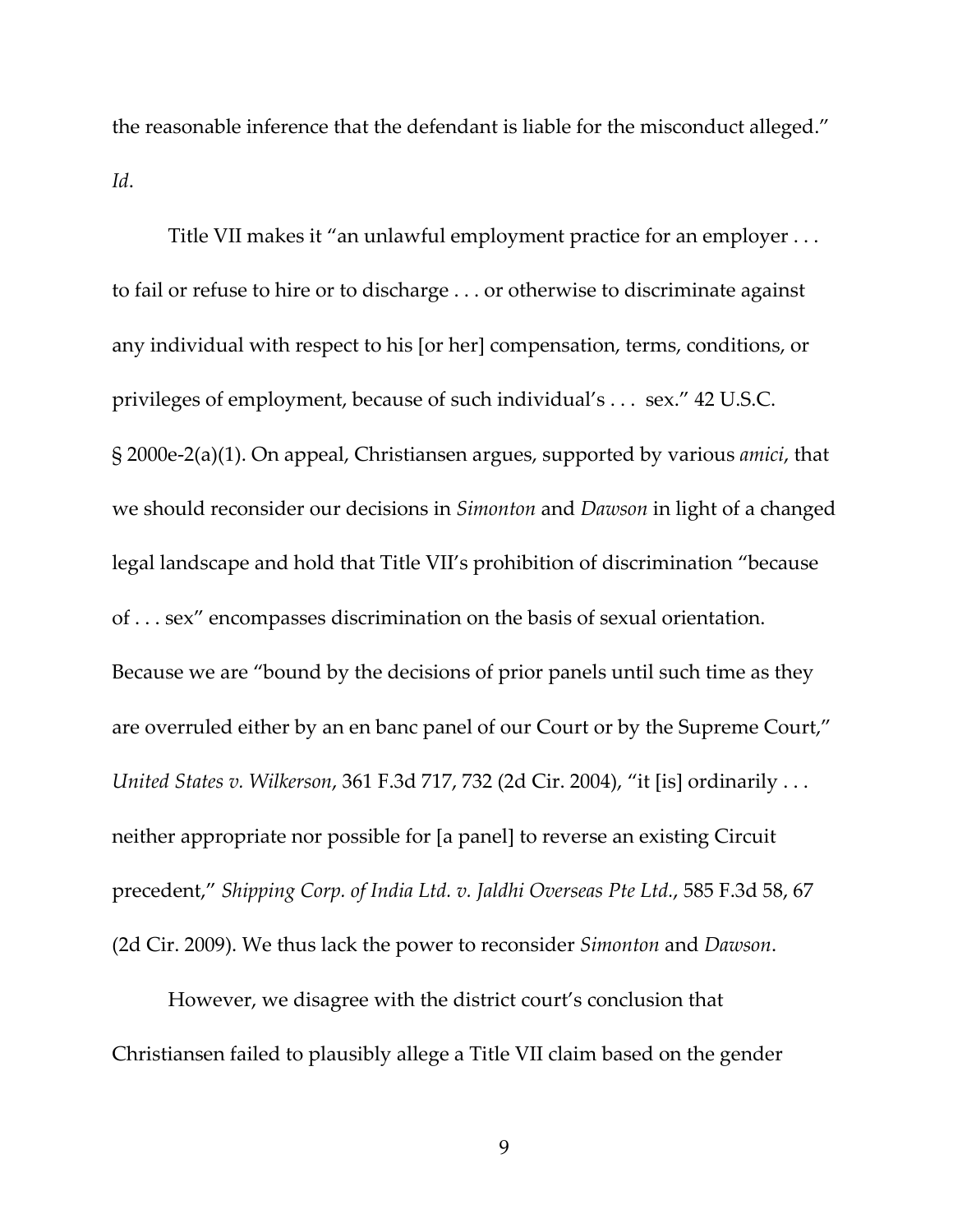stereotyping theory of sex discrimination articulated in *Price Waterhouse v. Hopkins*, 490 U.S. 228 (1989), which is also binding on this panel. In *Price Waterhouse*, the female plaintiff, a senior manager at an accounting firm, was described as "macho" and "masculine" and informed that "to improve her chances for partnership, . . . [she] should walk more femininely, talk more femininely, dress more femininely, wear make‐up, have her hair styled, and wear jewelry." 490 U.S. at 231–32, 235 (internal quotation marks omitted). After her office declined to nominate her for partnership, she sued under Title VII alleging sex discrimination. *Id*. at 231–33. Six members of the Supreme Court held that adverse employment action rooted in "sex stereotyping" or "gender stereotyping" was actionable sex discrimination. *Id*. at 250–52 (plurality); *see also id*. at 258 (White, J., concurring); *id*. at 272–73 (O'Connor, J., concurring).

Here, as noted above, Christiansen's complaint identifies multiple instances of gender stereotyping discrimination. His complaint alleges that his supervisor described him as "effeminate" to others in the office, J.A. at 15 ¶ 30, and depicted him in tights and a low‐cut shirt "prancing around," J.A. at 16 ¶ 34.A; J.A. at 40. The complaint further alleges that the "Muscle Beach Party" party poster, depicting Christiansen's head attached to a bikini‐clad female body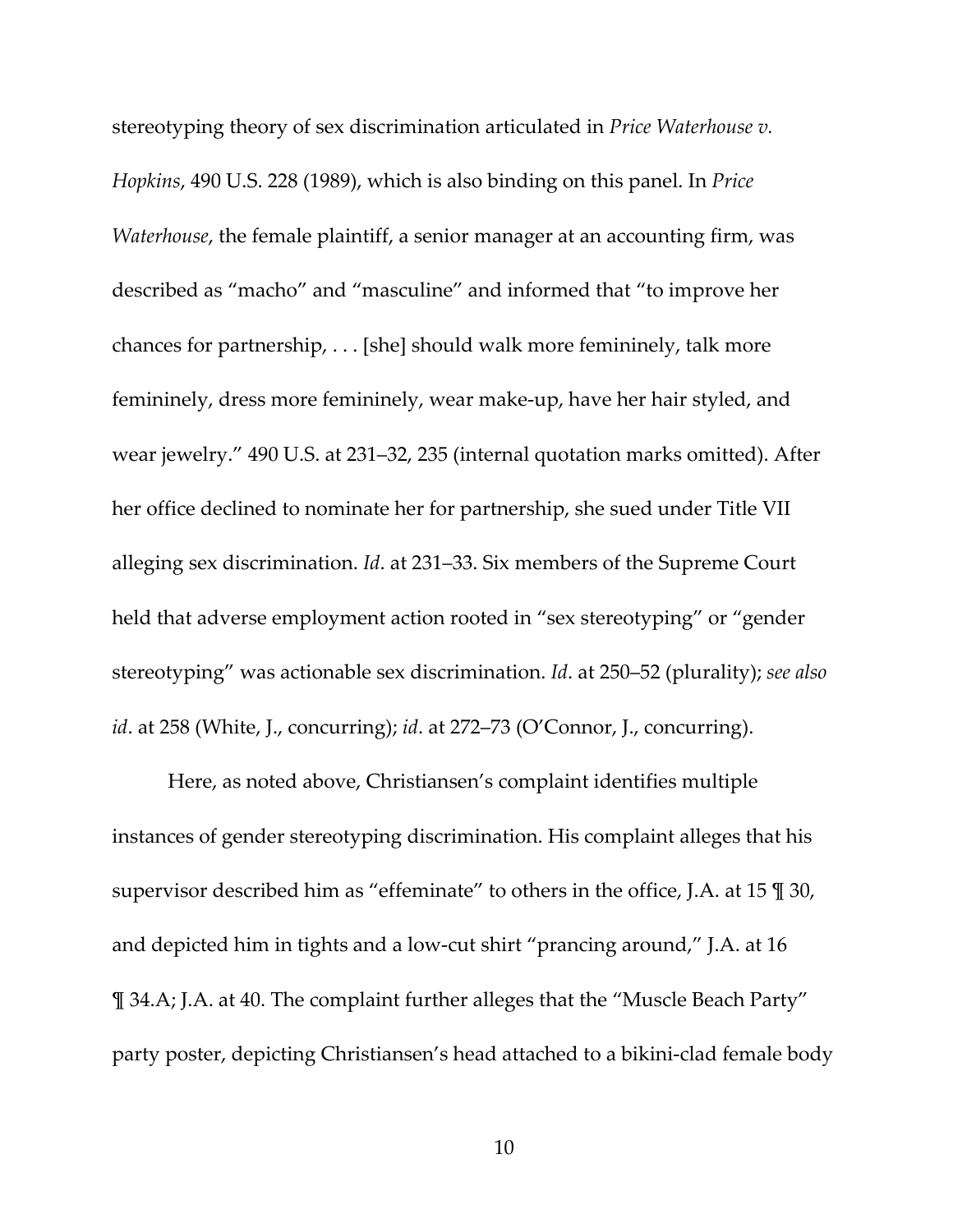lying on the ground with her legs in the air, was seen by at least one coworker as portraying Christiansen "as a submissive sissy." J.A. 13 ¶ 30. The district court acknowledged these facts but concluded that because Christiansen's complaint contained fewer allegations about his effeminacy than about his sexual orientation, the allegations about his effeminacy did not "transform a claim for discrimination that Plaintiff plainly interpreted—and the facts support—as stemming from sexual orientation animus into one for sexual stereotyping." *Christiansen*, 167 F. Supp. 3d at 621. The district court also opined that permitting Christiansen's Title VII claim to proceed "would obliterate the line the Second Circuit has drawn, rightly or wrongly, between sexual orientation and sex‐based claims." *Id.* at 622.

The district court's decision draws attention to some confusion in our Circuit about the relationship between gender stereotyping and sexual orientation discrimination claims. Some district courts in this Circuit have viewed *Simonton* and *Dawson* as making it "especially difficult for gay plaintiffs to bring" gender stereotyping claims. *Maroney v. Waterbury Hosp*., No. 3:10‐CV‐ 1415 (JCH), 2011 WL 1085633, at \*2 n.2 (D. Conn. Mar. 18, 2011); *see also Estate of D.B. v. Thousand Islands Cent. Sch. Dist.*, 169 F. Supp. 3d 320, 332–33 (N.D.N.Y.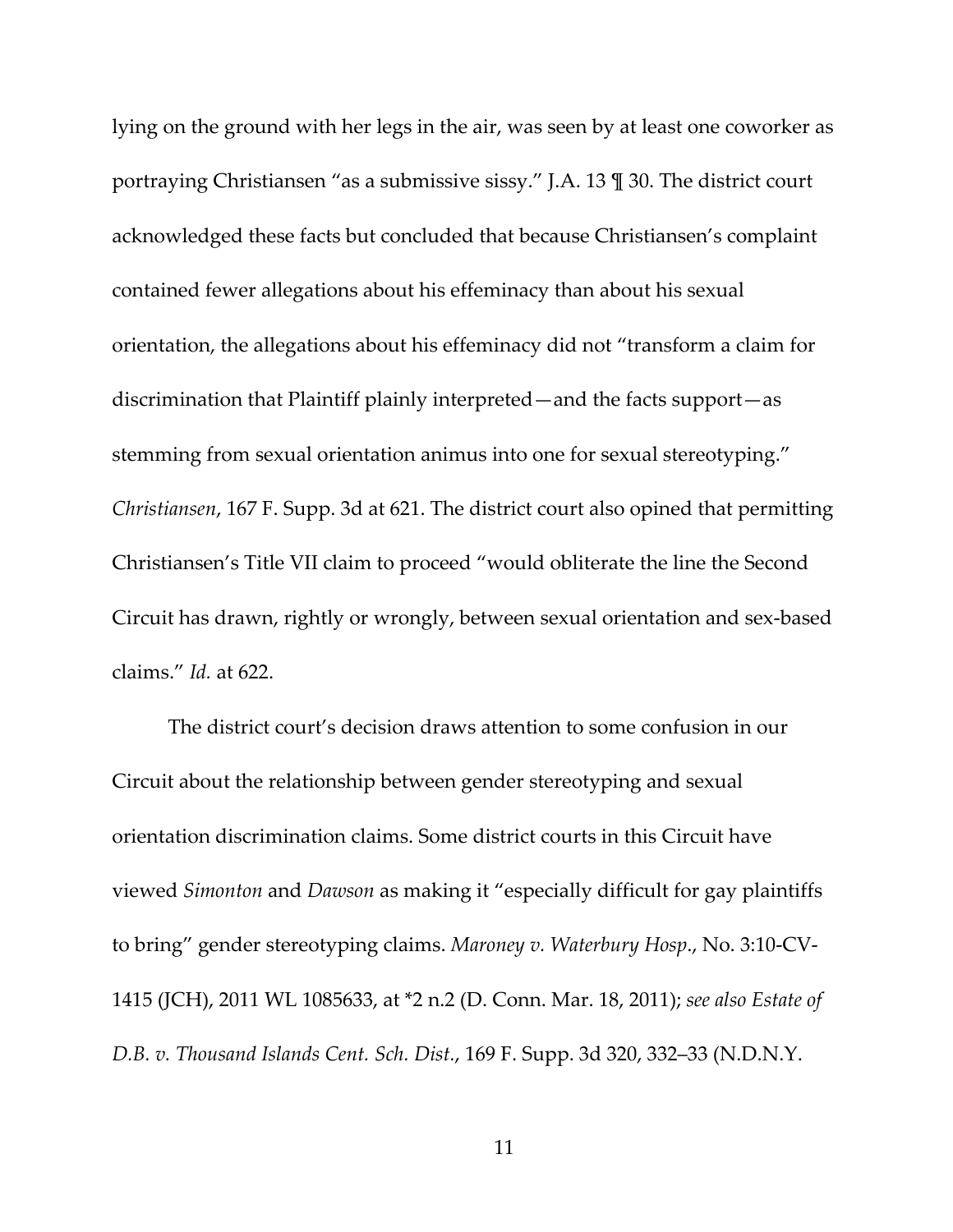2016) ("The critical fact under the circumstances is the actual sexual orientation of the harassed person."). Such cases misapprehend the nature of our rulings in *Simonton* and *Dawson*. While *Simonton* observed that the gender stereotyping theory articulated in *Price Waterhouse* "would not bootstrap protection for sexual orientation into Title VII because not all homosexual men are stereotypically feminine," 232 F.3d at 38, it acknowledged that, at a minimum, "stereotypically feminine" gay men *could* pursue a gender stereotyping claim under Title VII (and the same principle would apply to "stereotypically masculine" lesbian women). *Simonton* and *Dawson* do not suggest that a "masculine" woman like the plaintiff in *Price Waterhouse*, 490 U.S. at 235, has an actionable Title VII claim unless she is a lesbian; to the contrary, the sexual orientation of the plaintiff in *Price Waterhouse* was of no consequence. In sum, gay, lesbian, and bisexual individuals do not have *less* protection under *Price Waterhouse* against traditional gender stereotype discrimination than do heterosexual individuals. *Simonton* and *Dawson* merely hold that being gay, lesbian, or bisexual, standing alone, does not constitute nonconformity with a gender stereotype that can give rise to a cognizable gender stereotyping claim.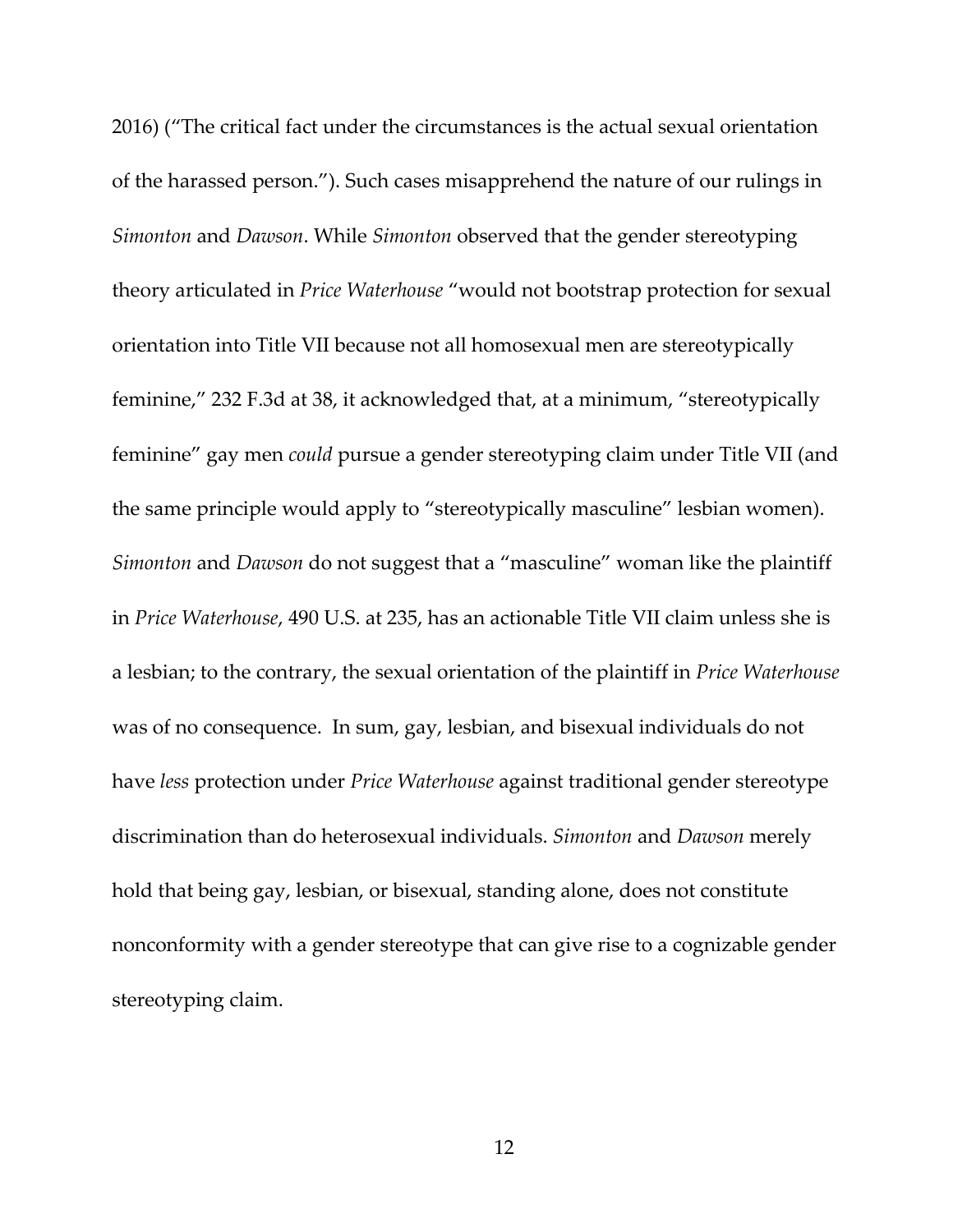The gender stereotyping allegations in Christiansen's complaint are cognizable under *Price Waterhouse* and our precedents. Christiansen alleges that he was perceived by his supervisor as effeminate and submissive and that he was harassed for these reasons. Furthermore, the harassment to which he was subjected, particularly the "Muscle Beach Party" poster, is alleged to have specifically invoked these "stereotypically feminine" traits. *Simonton*, 232 F.3d at 38. The district court commented that much more of the complaint was devoted to sexual orientation discrimination allegations than gender stereotyping discrimination allegations<sup>2</sup> and that it thus might be difficult for Christiansen to withstand summary judgment or prove at trial that he was harassed because of his perceived effeminacy and flouting of gender stereotypes rather than because of his sexual orientation. Even if that were Christiansen's burden at summary judgment or at trial—and we do not hold here that it is—it is not our task at the

<sup>&</sup>lt;sup>2</sup> This highlights an issue that may arise when a plaintiff alleges discrimination under Title VII as well as under state and local laws that *do* prohibit sexual orientation discrimination. *See, e.g.,* N.Y. Exec. Law § 296(1)(a); N.Y.C. Admin. Code § 8‐107(1)(a). In such a case, one would expect a plaintiff to detail alleged instances of sexual orientation discrimination in violation of state and local law alongside alleged instances of gender stereotyping discrimination in violation of federal law. When evaluating such a complaint, courts should not rely on the mere fact that a complaint alleges sexual orientation discrimination to find that a plaintiff fails to state a separate claim for gender stereotyping discrimination, but should instead independently evaluate the allegations of gender stereotyping.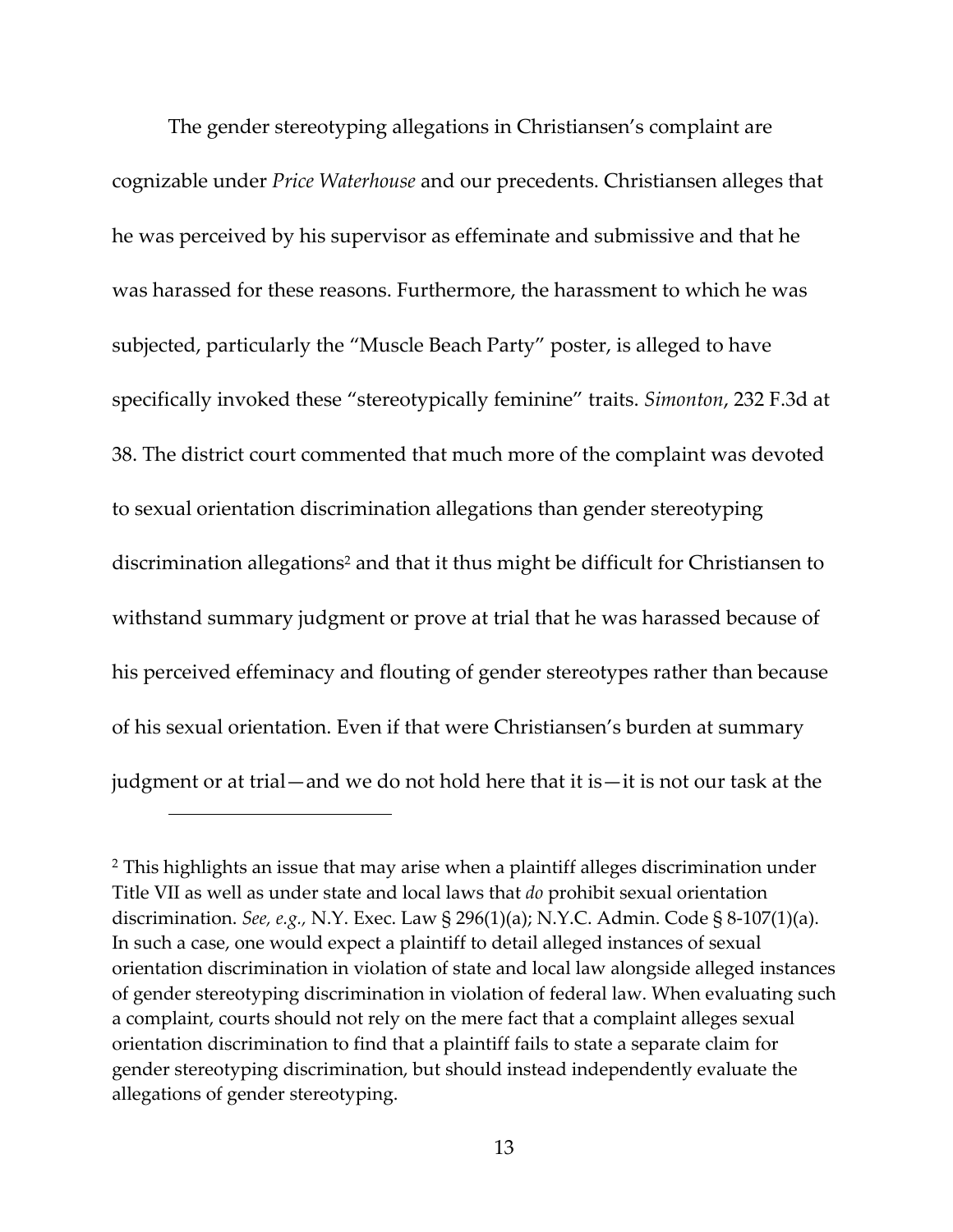motion to dismiss stage to weigh the evidence and evaluate the likelihood that Christiansen would prevail on his Title VII gender stereotyping claim. Instead, we assess whether he has "state[d] a claim to relief that is plausible on its face." *Iqbal*, 556 U.S. at 678 (quoting *Twombly*, 550 U.S. at 570). We hold that he has.3

# **III. CONCLUSION**

For the foregoing reasons, we **REVERSE** the district court's dismissal of Christiansen's Title VII claim and **REMAND** for further proceedings consistent with this opinion. We **AFFIRM** the judgment of the district court in all other respects.

<sup>&</sup>lt;sup>3</sup> Defendants argue on appeal that Christiansen's Title VII claim is time-barred. Christiansen responds that the continuing violation doctrine and equitable estoppel apply to his claims. Because the district court did not reach the time‐bar issue below, we will not decide it here in the first instance. Instead, we leave it to the district court to determine, on remand, whether Christiansen's claims are time‐barred.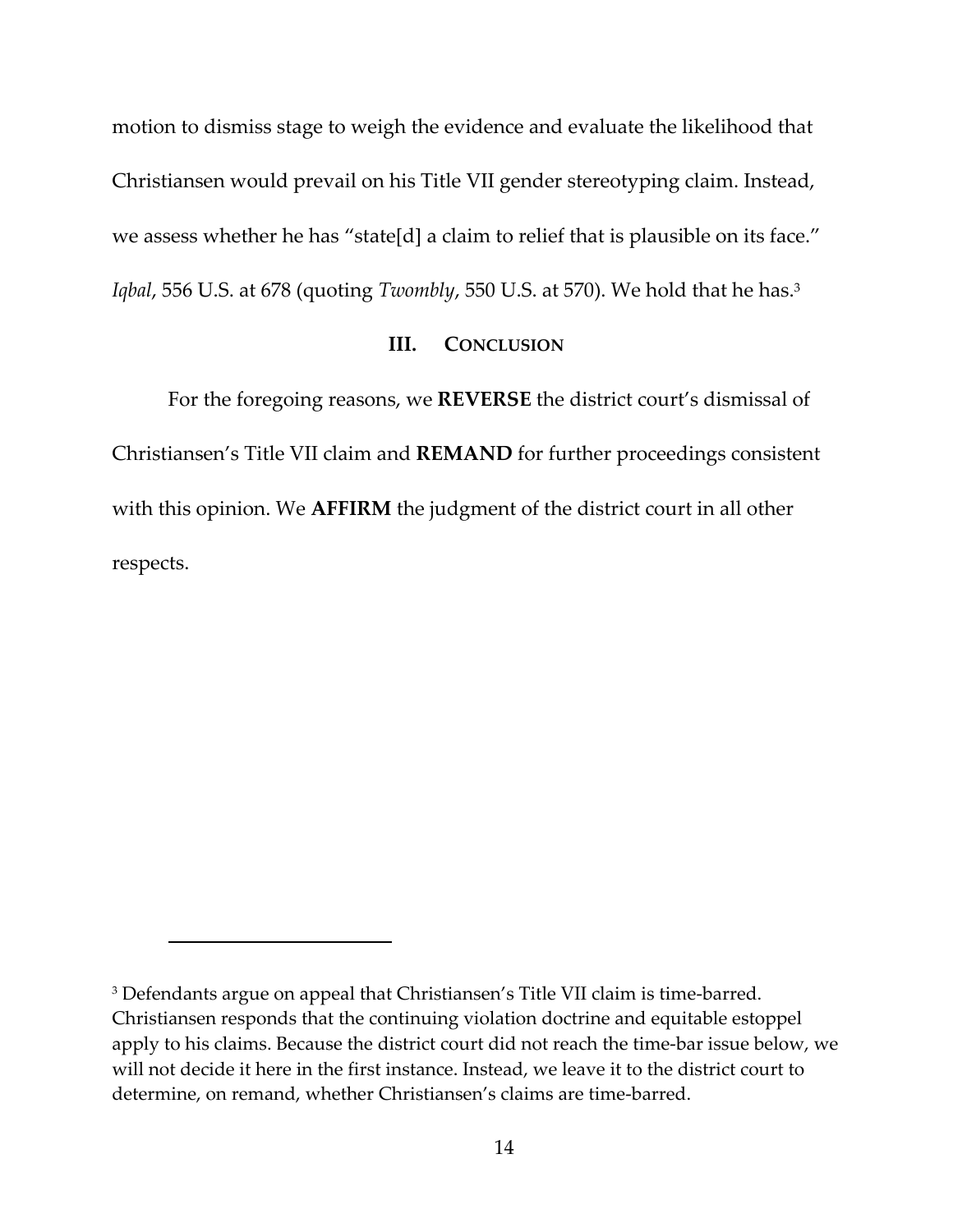KATZMANN, *Chief Judge*, and BRODIE, *District Judge*, concurring:

 To ascertain whether Title VII of the Civil Rights Act of 1964 prohibits sexual orientation discrimination, we begin with the text:

> It shall be an unlawful employment practice for an employer . . . to fail or refuse to hire or to discharge . . . or otherwise to discriminate against any individual with respect to his [or her] compensation, terms, conditions, or privileges of employment, because of such individual's . . . sex . . . .

42 U.S.C. § 2000e‐2(a)(1). Christiansen and *amici* advance three arguments, none previously addressed by this Court, that sexual orientation discrimination is, almost by definition, discrimination "because of . . . sex." They argue first that sexual orientation discrimination is discrimination "because of . . . sex" because gay, lesbian, and bisexual individuals are treated in a way that would be different "but for" their sex. Second, they argue that sexual orientation discrimination is discrimination "because of . . . sex" because gay, lesbian, and bisexual individuals are treated less favorably based on the sex of their associates. Finally, they argue that sexual orientation discrimination is discrimination "because of . . . sex" because gay, lesbian, and bisexual individuals are treated less favorably because they do not conform to gender stereotypes, particularly stereotypes about the proper roles of men and women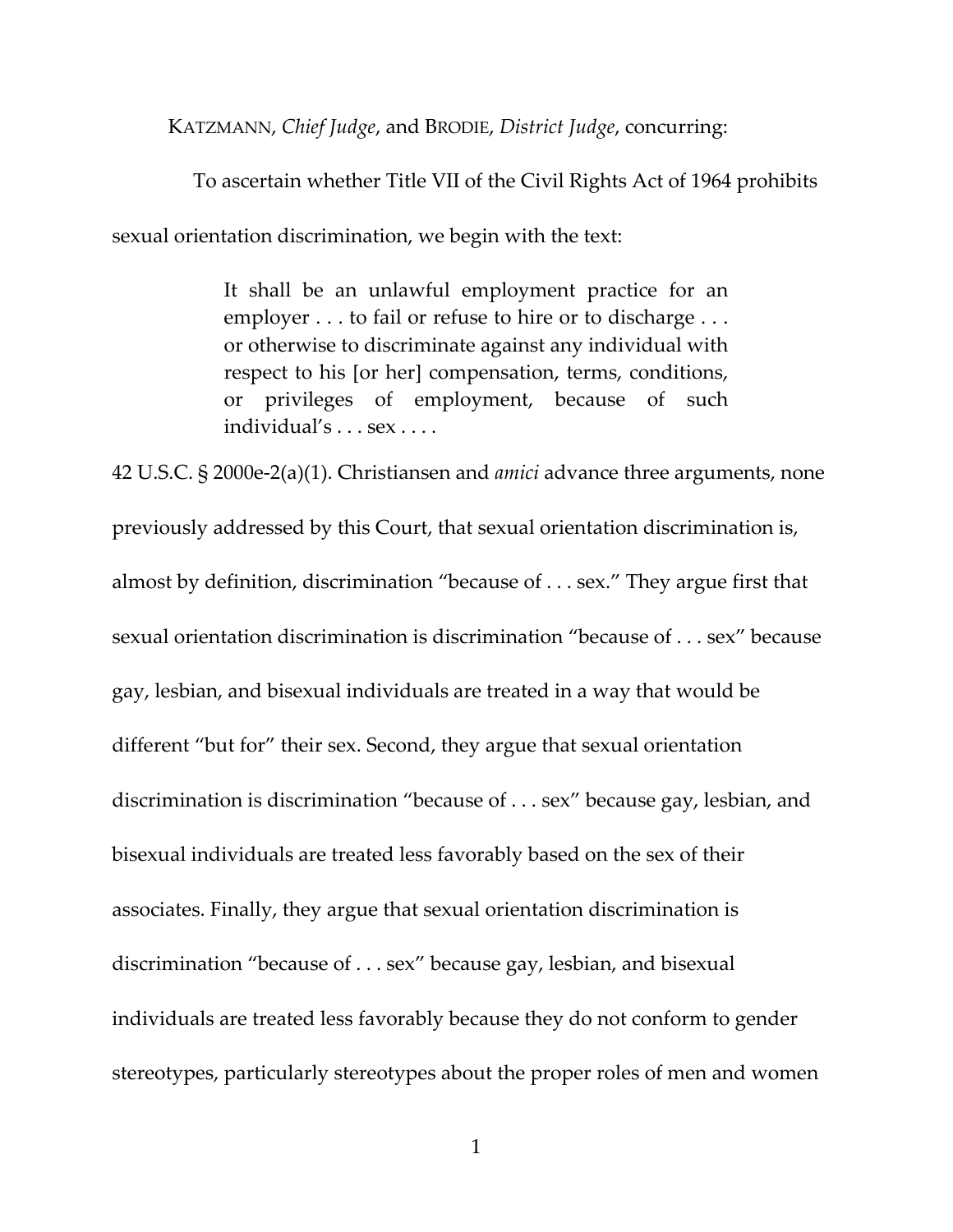in romantic relationships. I find persuasive these arguments, which reflect the evolving legal landscape since our Court's decisions in *Simonton v. Runyon*, 232 F.3d 33 (2d Cir. 2000), and *Dawson v. Bumble & Bumble*, 398 F.3d 211 (2d Cir. 2005), holding that sexual orientation discrimination claims are not cognizable under Title VII. Concluding that it was constrained by the law as it then was, the *Simonton* Court expressly decried the "appalling persecution," 232 F.3d at 35, that Simonton endured because of his sexual orientation, stating that such persecution was "morally reprehensible whenever and in whatever context it occurs." *Id*. For the reasons that follow, I write separately to express my view that when the appropriate occasion presents itself, it would make sense for the Court to revisit the central legal issue confronted in *Simonton a*nd *Dawson*, especially in light of the changing legal landscape that has taken shape in the nearly two decades since *Simonton* issued.

#### **I. Sexual Orientation Discrimination As Traditional Sex Discrimination**

First, sexual orientation discrimination is sex discrimination for the simple reason that such discrimination treats otherwise similarly‐situated people differently solely because of their sex. A person is discriminated against "because of . . . sex" if that person is "exposed to disadvantageous terms or conditions of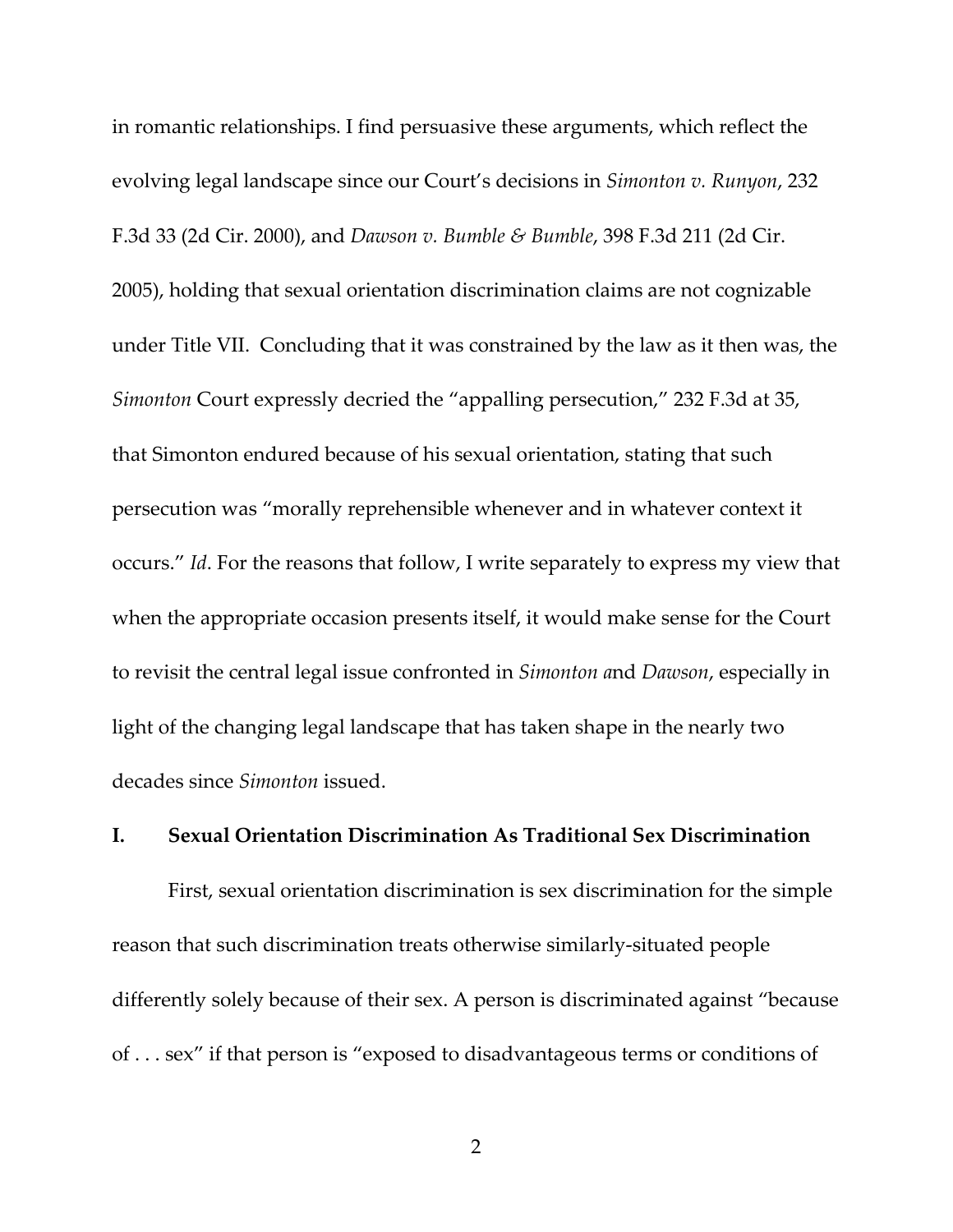employment to which members of the other sex are not exposed." *Oncale v. Sundowner Offshore Servs., Inc*., 523 U.S. 75, 80 (1998) (quoting *Harris v. Forklift Sys., Inc.*, 510 U.S. 17, 25 (1993) (Ginsburg, J., concurring)). As the Supreme Court has alternatively explained, an action constitutes sex discrimination under Title VII if "the evidence shows treatment of a person in a manner which *but for that person's sex* would be different." *City of Los Angeles, Depʹt of Water & Power v. Manhart*, 435 U.S. 702, 711 (1978) (emphasis added) (internal quotation marks omitted). "Whatever evidentiary route the plaintiff chooses to follow, he or she must always prove that the conduct at issue was not merely tinged with offensive sexual connotations, but actually constituted 'discrimina[tion] . . . because of . . . sex,'" *Oncale*, 523 U.S. at 81 (emphasis omitted), and Title VII's prohibition "must extend to [discrimination] *of any kind* that meets the statutory requirements," *id.* at 80 (emphasis added).

Sexual orientation discrimination meets this test. As the Equal Employment Opportunity Commission ("EEOC") has observed, sexual orientation "cannot be defined or understood without reference to sex," *Baldwin v. Foxx,* E.E.O.C. Decision No. 0120133080, 2015 WL 4397641, at \*5 (July 16, 2015), because sexual orientation is defined by whether a person is attracted to people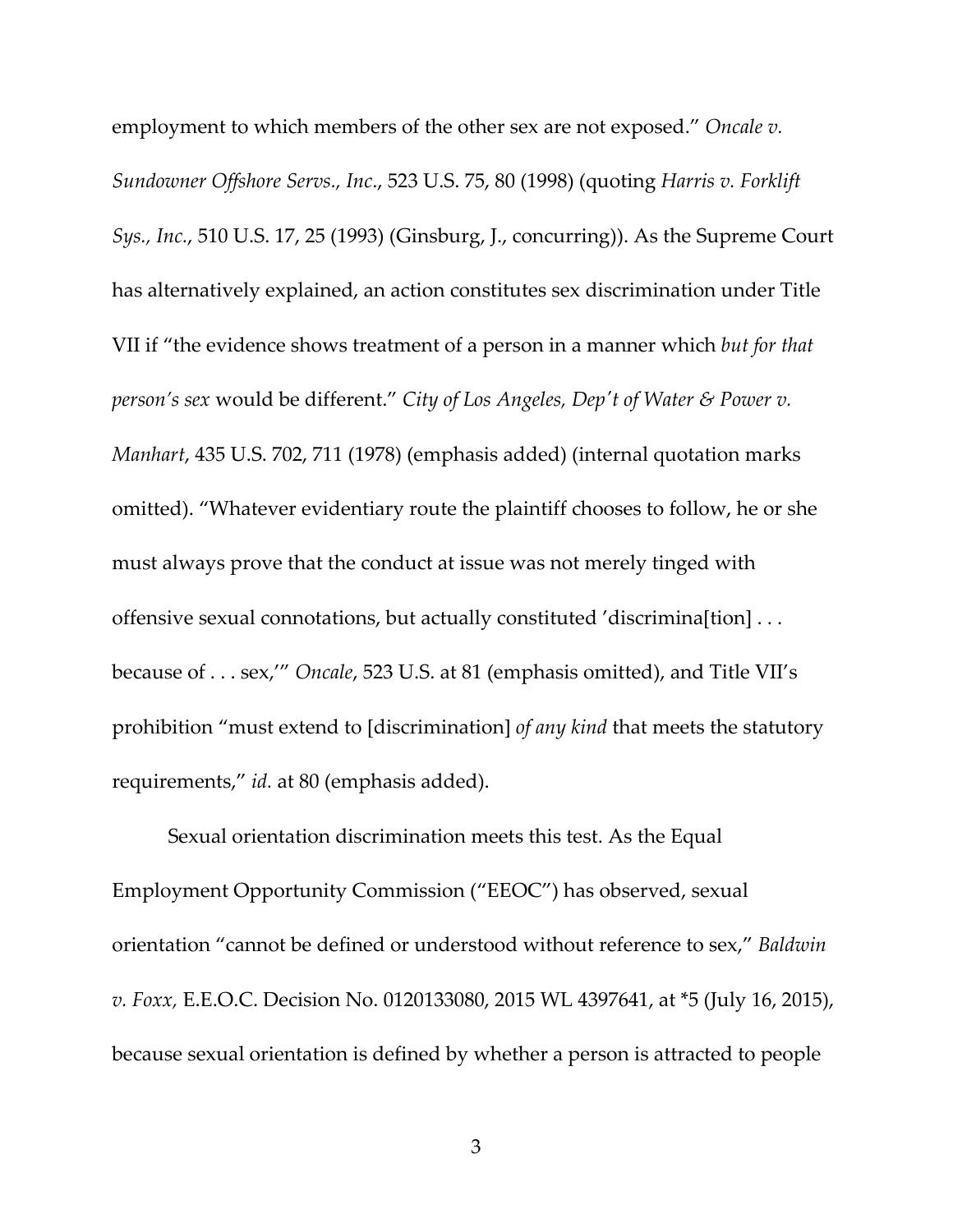of the same sex or opposite sex (or both, or neither). For this reason, the EEOC

has concluded that "[s]exual orientation discrimination is sex discrimination

because it necessarily entails treating an employee less favorably because of the

employee's sex." *Id*. To illustrate, the EEOC gives an example:

[A]ssume that an employer suspends a lesbian employee for displaying a photo of her female spouse on her desk, but does not suspend a male employee for displaying a photo of his female spouse on his desk. The lesbian employee in that example can allege that her employer took an adverse action against her that the employer would not have taken had she been male. That is a legitimate claim under Title VII that sex was unlawfully taken into account in the adverse employment action. The same result holds true if the person discriminated against is straight. Assume a woman is suspended because she has placed a picture of her husband on her desk but her gay colleague is not suspended after he places a picture of his husband on his desk. The straight female employee could bring a cognizable Title VII claim of disparate treatment because of sex.

*Id.* (citation omitted). Under this framework, "but for [the employee's] sex," the

employee's treatment would have been different. *Manhart*, 435 U.S. at 711.

Because this situation "meets the statutory requirements" of Title VII, the statute

"must extend" to prohibit it. *Oncale*, 523 U.S. at 80.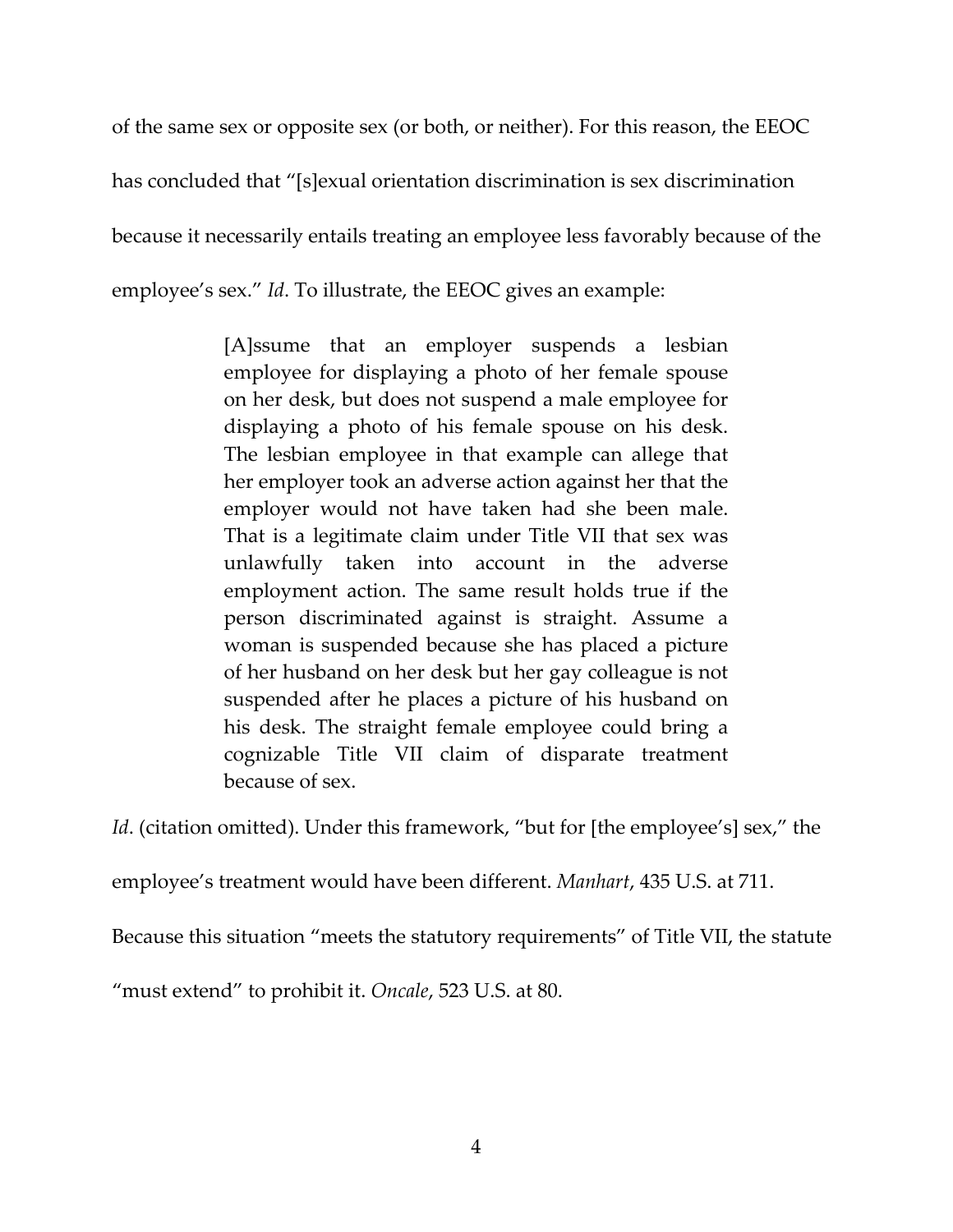One could argue in response that a man married to a man is not similarly situated to a man married to a woman, but is instead similarly situated to a woman married to a woman. In other words, one might contend that, for comparative purposes, a gay man is not married to a man; he is married to someone of the same sex, and it is other people married (or otherwise attracted) to the same sex who are similarly situated for the purpose of Title VII. In my view, this counterargument, which attempts to define "similarly situated" at a different level of generality, fails to demonstrate that sexual orientation discrimination is not "but for" sex discrimination. The Supreme Court rejected an analogous argument on interracial marriage—"that members of each race [were] punished to the same degree"—in *Loving v. Virginia* and held that treating all members of interracial relationships the same, but less favorably than members of intraracial relationships, was a race-based classification violating the Equal Protection Clause. *See* 388 U.S. 1, 7–8 (1967). The same logic suggests that it is sex discrimination to treat all individuals in same‐sex relationships the same, but less favorably than individuals in opposite‐sex relationships. Similarly, *Manhart* tells us that sex discrimination is treating someone "in a manner which *but for* that person's sex would be different," 435 U.S. at 711 (emphasis added)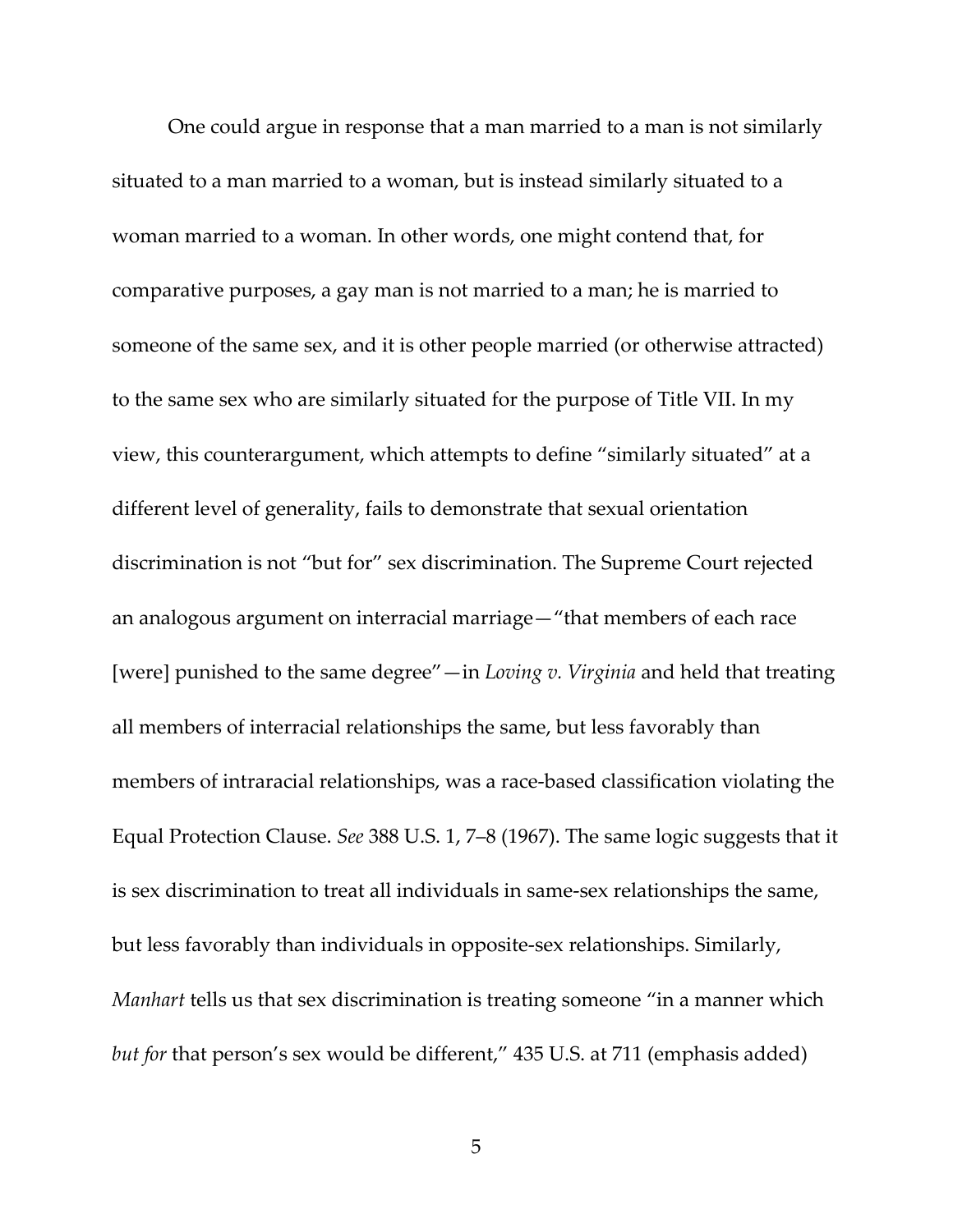(internal quotation marks omitted), suggesting that when evaluating a comparator for a gay, lesbian, or bisexual plaintiff, we must hold every fact except the sex of the plaintiff constant—changing the sex of *both* the plaintiff and his or her partner would no longer be a "but-for-the-sex-of-the-plaintiff" test.

Thus in my view, if gay, lesbian, or bisexual plaintiffs can show that "but for" their sex, *Manhart*, 435 U.S. at 711, they would not have been discriminated against for being attracted to men (or being attracted to women), they have made out a cognizable sex discrimination claim. In such a case, then, traditional sex discrimination would encompass discrimination on the basis of sexual orientation. Neither *Simonton* nor *Dawson* addressed this argument.

## **II. Sexual Orientation Discrimination As Associational Sex Discrimination**

Next, sexual orientation discrimination is discrimination "because of . . . sex" because it treats people differently due to the sex of their associates. The associational discrimination theory, which we articulated with respect to racial discrimination eight years after our decision in *Simonton*, provides that "an employer may violate Title VII if it takes action against an employee because of the employee's association with a person of another race." *Holcomb v. Iona Coll.*, 521 F.3d 130, 138 (2d Cir. 2008). As we explained, "[t]he reason [for this holding]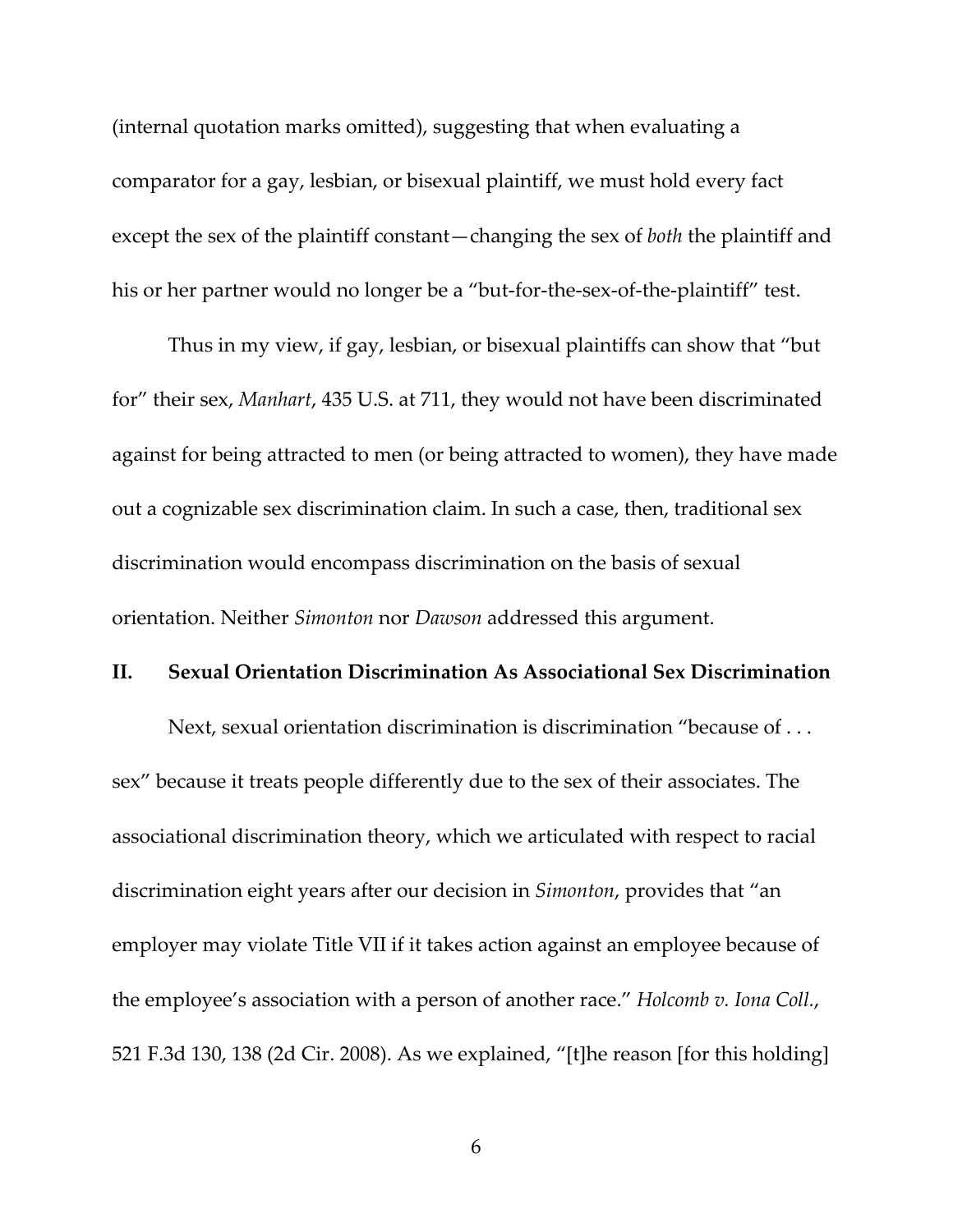is simple: where an employee is subjected to adverse action because an employer disapproves of interracial association, the employee suffers discrimination because of the employee's *own* race" in relation to the race of his or her associate. *Id*. at 139 (emphasis in original).

As the Supreme Court has observed, Title VII "on its face treats each of the enumerated categories exactly the same,"<sup>1</sup> and for that reason "the principles . . . announce[d]" with respect to sex discrimination "apply with equal force to discrimination based on race, religion, or national origin," and vice versa. *Price Waterhouse v. Hopkins*, 490 U.S. 228, 243 n.9 (1989). Thus, the associational theory of race discrimination applies also to sex discrimination. Putting aside romantic associations, this principle is not controversial. If a white employee fired or subjected to a hostile work environment after friendly association with black coworkers has a claim under Title VII, *see Drake v. Minnesota Min. & Mfg. Co.*, 134 F.3d 878, 881, 883‐84 (7th Cir. 1998) (finding no categorical bar to the application of the associational theory of race discrimination to interracial friendships), then a female employee fired or subjected to a hostile work environment after friendly

<sup>&</sup>lt;sup>1</sup> The only exception, not relevant here, is for a "bona fide occupational qualification" ("BFOQ"), which is a justification for some differential treatment based on religion, sex, or national origin but not based on race. *See* 42 U.S.C. § 2000e‐2(e); *see also Price Waterhouse v. Hopkins*, 490 U.S. 228, 242 (1989).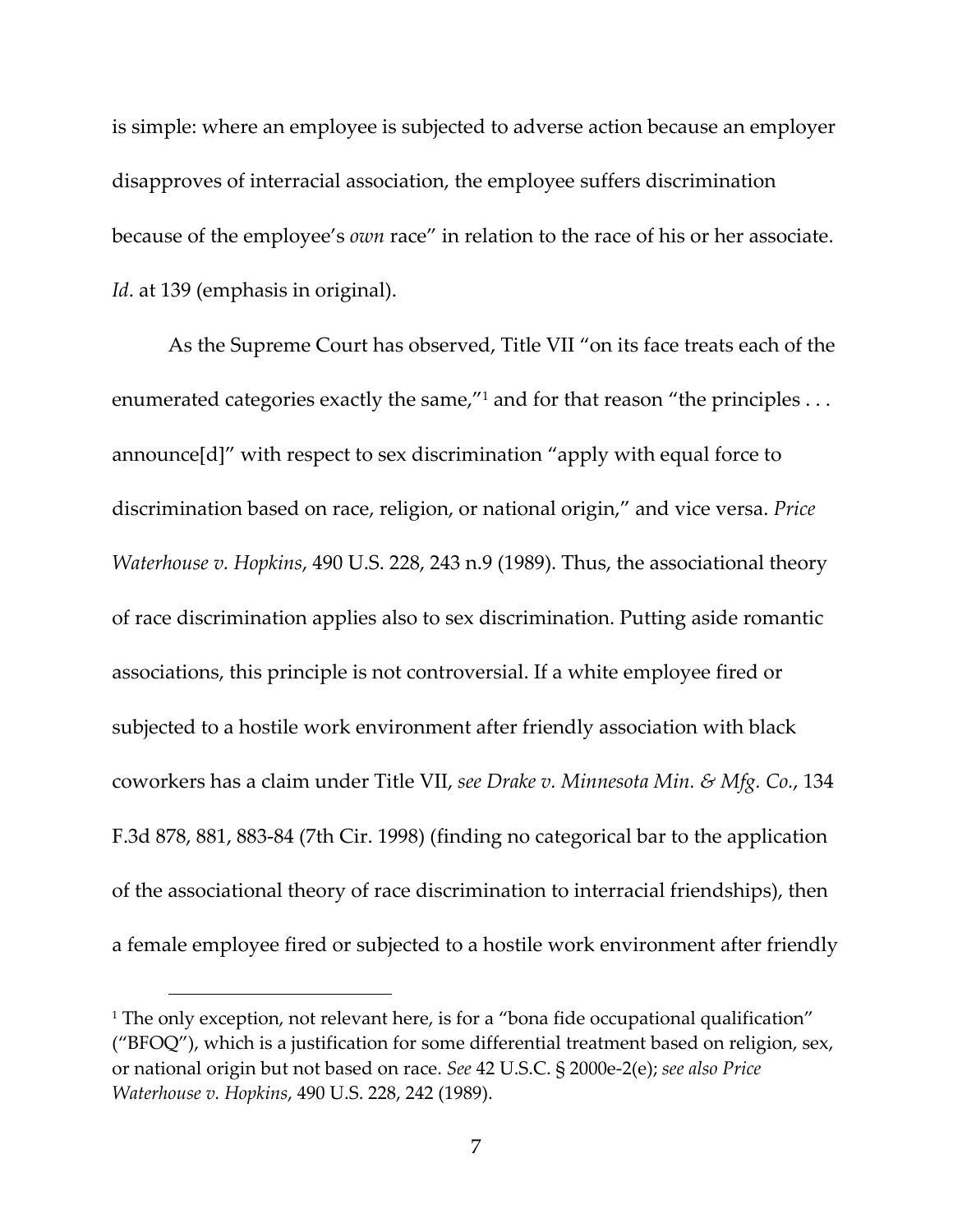association with male coworkers should have a claim under Title VII. Once we accept this premise, it makes little sense to carve out same‐sex relationships as an association to which these protections do not apply, particularly where, in the constitutional context, the Supreme Court has held that same‐sex couples cannot be "lock[ed] . . . out of a central institution of the Nation's society." *Obergefell v. Hodges*, 135 S. Ct. 2584, 2602 (2015); *see also United States v. Windsor*, 133 S. Ct. 2675, 2693‐94 (2013) (explaining that differentiation between opposite‐sex and same‐sex couples in the Defense of Marriage Act "demeans the couple, whose moral and sexual choices the Constitution protects, and whose relationship the State has sought to dignify" (citation omitted)). In sum, if it is race discrimination to discriminate against interracial couples, it is sex discrimination to discriminate against same‐sex couples.

Therefore, I conclude that if gay, lesbian, or bisexual plaintiffs can show that they would not have been discriminated against but for the sex of their associates, they have made out a cognizable sex discrimination claim. In such a case, the associational theory of sex discrimination would encompass discrimination on the basis of sexual orientation. Because *Simonton* and *Dawson* were decided before *Holcomb*, we have had no opportunity to address the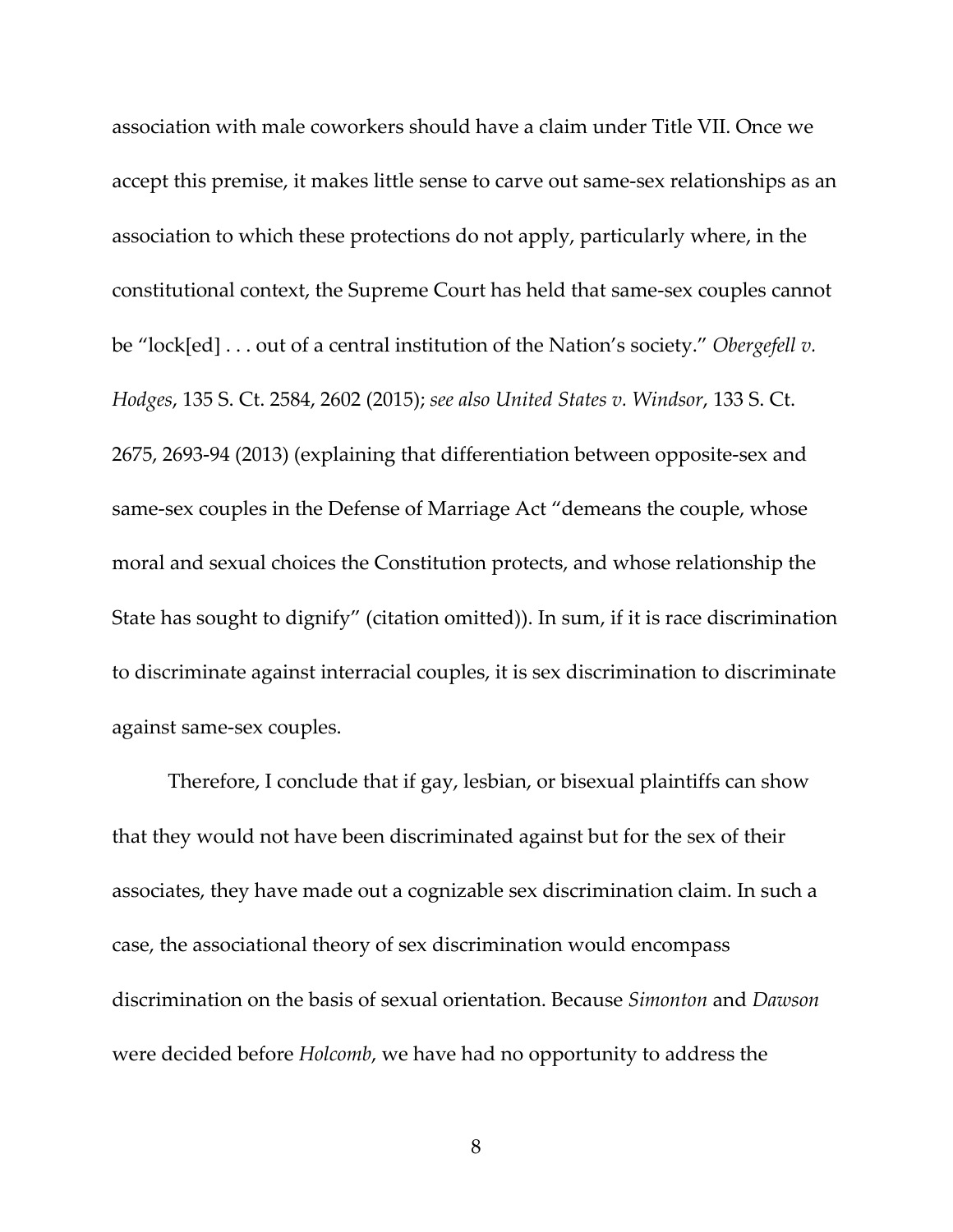associational theory of sex discrimination as applied to sexual orientation discrimination.

## **III. Sexual Orientation Discrimination As Gender Stereotyping**

Finally, sexual orientation discrimination is discrimination "because of . . . sex" because such discrimination is inherently rooted in gender stereotypes. In *Back v. Hastings On Hudson Union Free Sch. Dist*., 365 F.3d 107 (2d Cir. 2004), we considered "a crucial question: What constitutes a gender‐based stereotype?" *Id*. at 119‐20. While we did not definitively answer that question, we invoked the Seventh Circuit's observation that whether there has been improper "reliance upon stereotypical notions about how men and women should appear and behave" can sometimes be resolved by "consider[ing] . . . whether [the plaintiff's] gender would have been questioned for [engaging in the relevant activity] if he were a woman rather than a man." *Id.* at 120 n.10 (quoting *Doe ex rel. Doe v. City of Belleville, Ill.*, 119 F.3d 563, 581–82 (7th Cir. 1997), *vacated on other grounds by* 523 U.S. 1001 (1998) (remanding the case in light of *Oncale v. Sundowner Offshore Servs., Inc*., 523 U.S. 75 (1998))).

Relying on common sense and intuition rather than any "special training," *see Back*, 365 F.3d at 120 (quoting *Price Waterhouse*, 490 U.S. at 256), courts have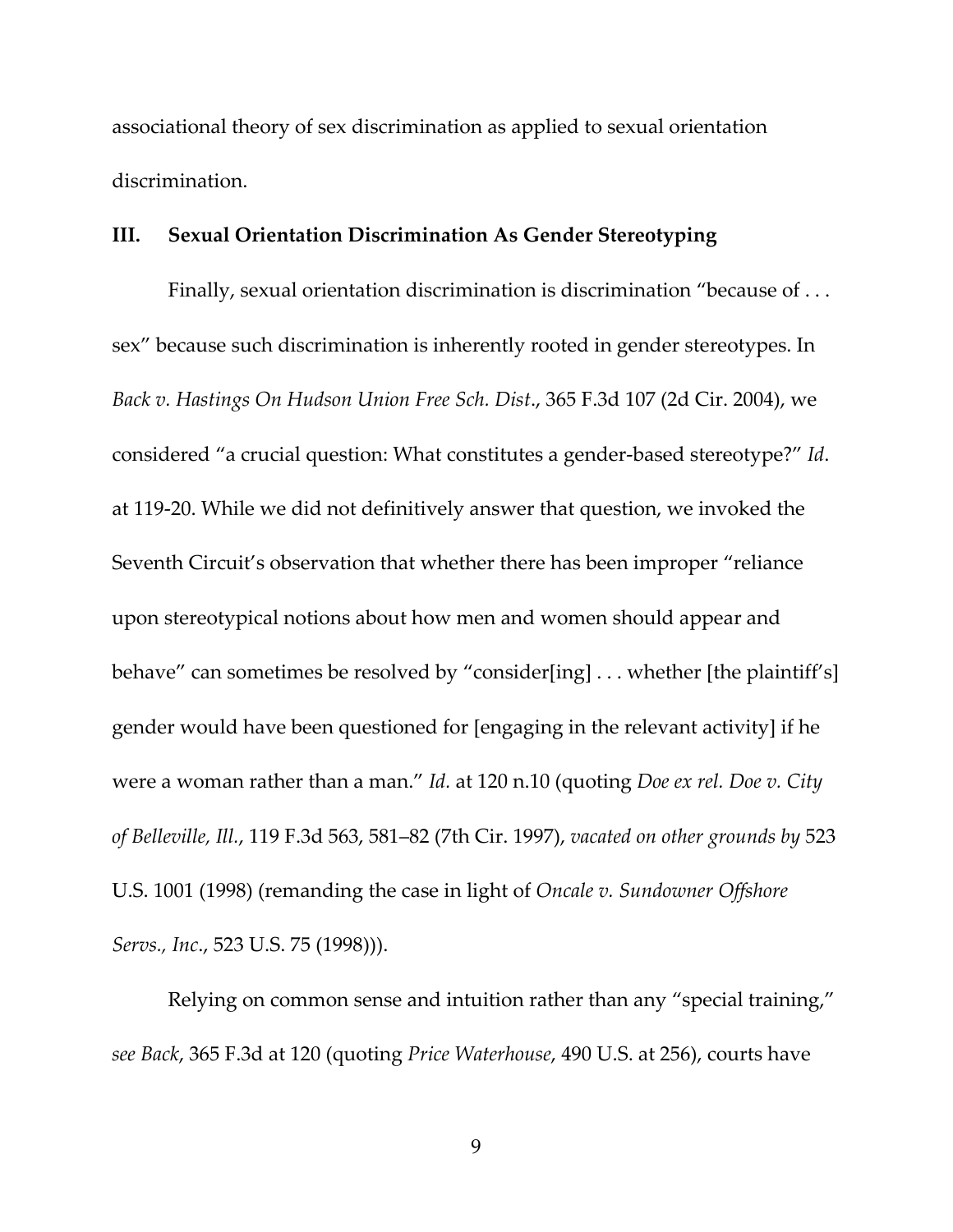explained that sexual orientation discrimination "is often, if not always,

motivated by a desire to enforce heterosexually defined gender norms. In fact, stereotypes about homosexuality are directly related to our stereotypes about the proper roles of men and women. . . . The gender stereotype at work here is that 'real' men should date women, and not other men," *Centola v. Potter*, 183 F. Supp. 2d 403, 410 (D. Mass. 2002); *see also Boutillier v. Hartford Pub. Sch.*, No. 3:13‐CV‐ 01303‐WWE, 2016 WL 6818348 (D. Conn. Nov. 17, 2016) ("[H]omosexuality is the ultimate gender non‐conformity, the prototypical sex stereotyping animus."). Indeed, we recognized as much in *Dawson* when we observed that

"[s]tereotypical notions about how men and women should behave will often necessarily blur into ideas about heterosexuality and homosexuality."398 F.3d at 218 (alteration in original) (internal quotation marks omitted). Having conceded this, it is logically untenable for us to insist that this particular gender stereotype is outside of the gender stereotype discrimination prohibition articulated in *Price Waterhouse*.

Numerous district courts throughout the country have also found this approach to gender stereotype claims unworkable. *See, e.g., Videckis v. Pepperdine Univ*., 150 F. Supp. 3d 1151, 1159 (C.D. Cal. 2015) (collecting cases) ("Simply put,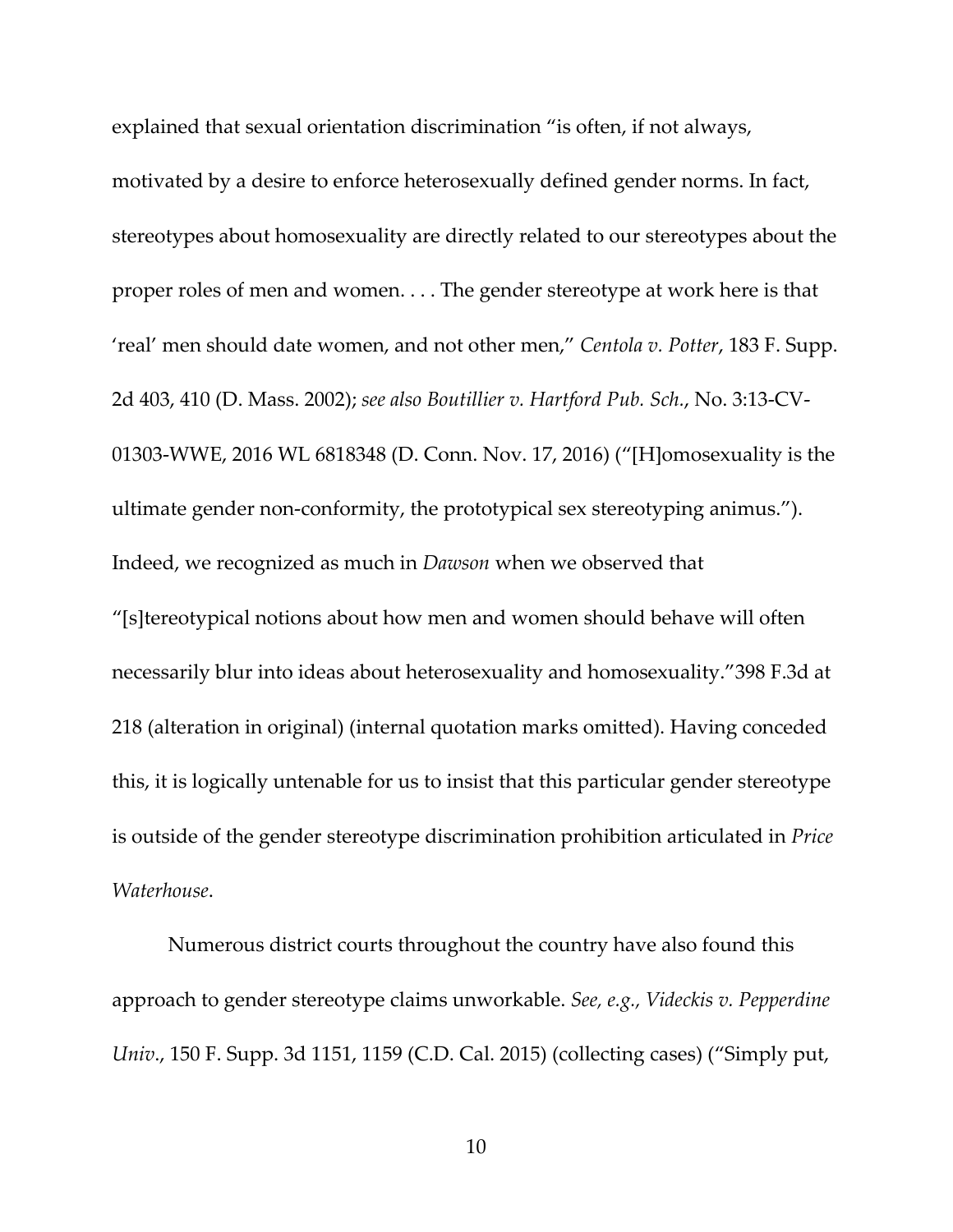the line between sex discrimination and sexual orientation discrimination is 'difficult to draw' because that line does not exist, save as a lingering and faulty judicial construct."). The binary distinction that *Simonton* and *Dawson* establish between permissible gender stereotype discrimination claims and impermissible sexual orientation discrimination claims requires the factfinder, when evaluating adverse employment action taken against an effeminate gay man, to decide whether his perceived effeminacy or his sexual orientation was the true cause of his disparate treatment. *See Fabian v. Hosp. of Cent. Connecticut*, 172 F. Supp. 3d 509, 524 n.8 (D. Conn. 2016). This is likely to be an exceptionally difficult task in light of the degree to which sexual orientation is commingled in the minds of many with particular traits associated with gender. More fundamentally, carving out gender stereotypes related to sexual orientation ignores the fact that negative views of sexual orientation are often, if not always, rooted in the idea that men should be exclusively attracted to women and women should be exclusively attracted to men—as clear a gender stereotype as any.

Thus, in my view, if gay, lesbian, or bisexual plaintiffs can show that they were discriminated against for failing to comply with some gender stereotype, including the stereotype that men should be exclusively attracted to women and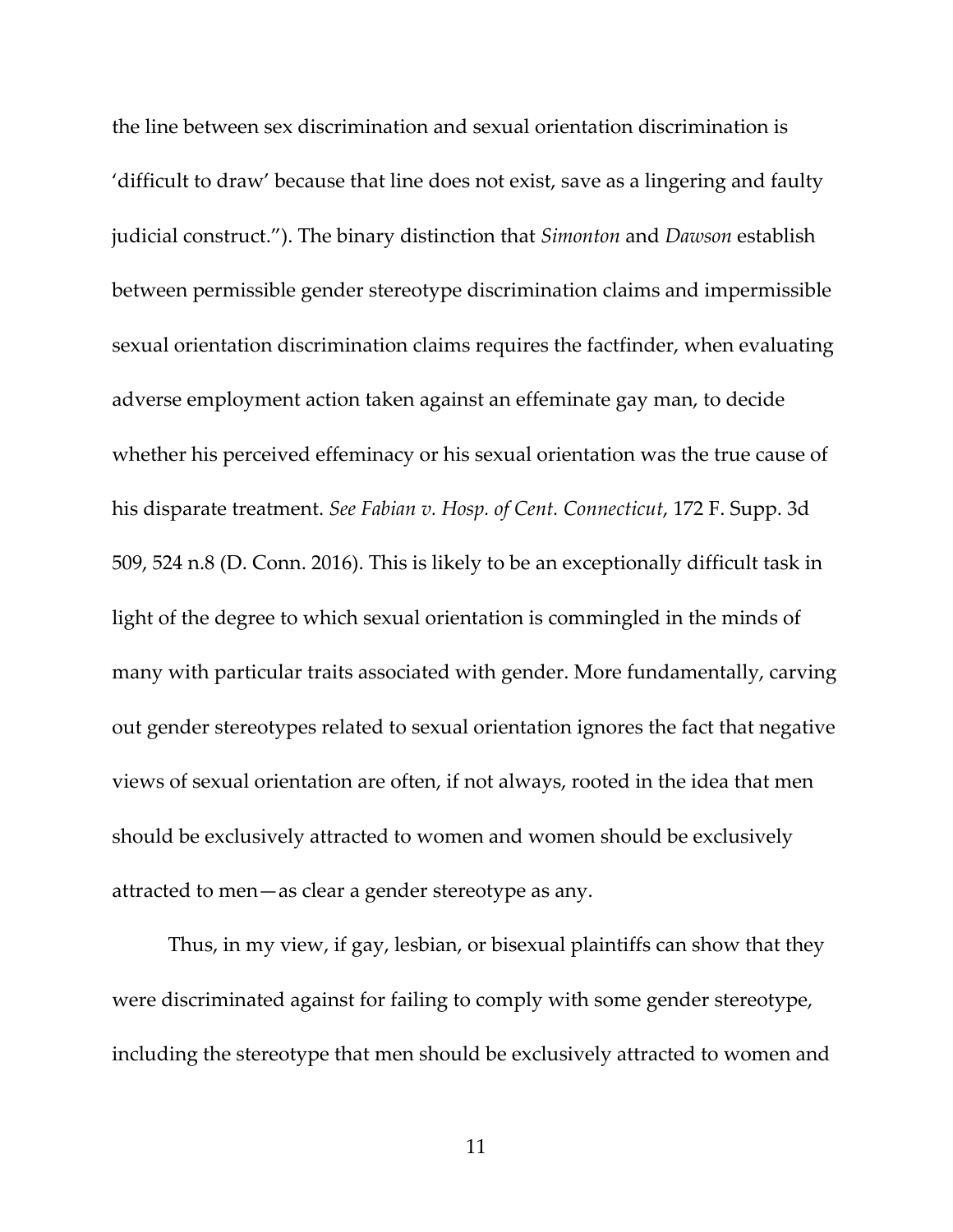women should be exclusively attracted to men, they have made out a cognizable sex discrimination claim. In such a case, the gender stereotype theory of discrimination would encompass discrimination on the basis of sexual orientation. In neither *Simonton* nor *Dawson* did we consider this articulation of the gender stereotype at play in sexual orientation discrimination.

### **IV. Congressional Inaction**

Our decision in *Simonton* was understandably influenced by "Congress's refusal to expand the reach of Title VII" in the wake of "consistent judicial decisions refusing to interpret 'sex' to include sexual orientation," which we viewed as "strong evidence of congressional intent." 232 F.3d at 35. The Supreme Court has indicated, however, that:

> [S]ubsequent legislative history is a hazardous basis for inferring the intent of an earlier Congress. It is a particularly dangerous ground on which to rest an interpretation of a prior statute when it concerns . . . a proposal that does not become law. Congressional inaction lacks persuasive significance because several equally tenable inferences may be drawn from such inaction, including the inference that the existing legislation already incorporated the offered change.

*Pension Ben. Guar. Corp. v. LTV Corp.*, 496 U.S. 633, 650 (1990) (internal citations

and quotation marks omitted).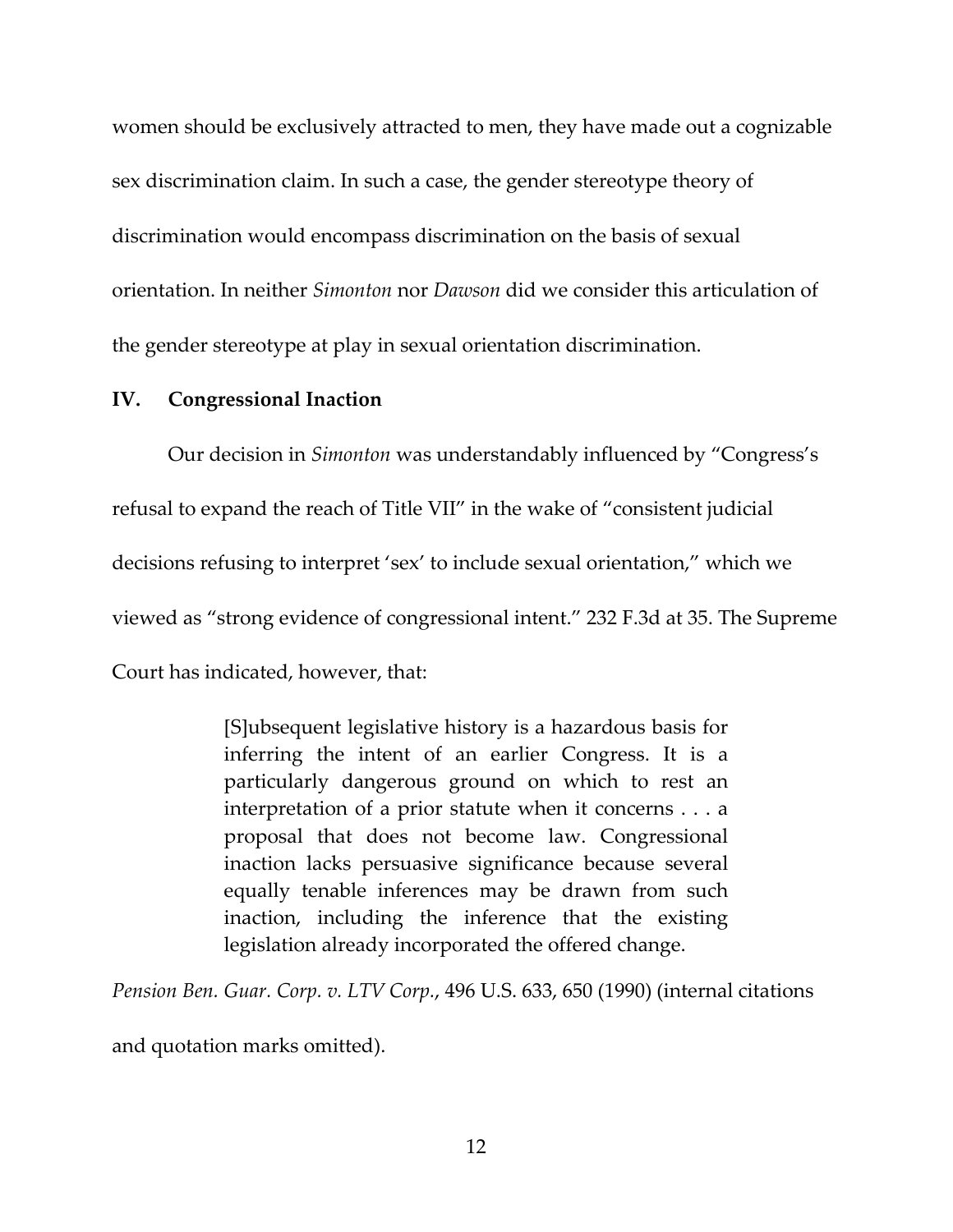As several *amici* point out, there are idiosyncratic reasons that many bills do not become law, and those reasons may be wholly unrelated to the particular provision of a bill that a court is assessing. In light of the force of the arguments as to why discrimination "because of . . . sex" encompasses sexual orientation discrimination and *Oncale*'s admonition that "it is ultimately the provisions of our laws . . . by which we are governed," 523 U.S. at 79, we should not rely on the "hazardous basis" of subsequent congressional inaction, *LTV Corp.*, 496 U.S. at 650, to exclude sexual orientation discrimination from Title VII's coverage.

#### **V. Conclusion**

When *Simonton* was decided, this Court reached the same conclusion as every other circuit court that had considered the issue: that discrimination "because of . . . sex" did not encompass discrimination on the basis of sexual orientation, a view then shared by the EEOC. But in the years since, the legal landscape has substantially changed, with the Supreme Court's decisions in *Lawrence v. Texas*, 539 U.S. 558 (2003), and *Obergefell v. Hodges*, 135 S. Ct. 2584 (2015), affording greater legal protection to gay, lesbian, and bisexual individuals. During the same period, societal understanding of same‐sex relationships has evolved considerably.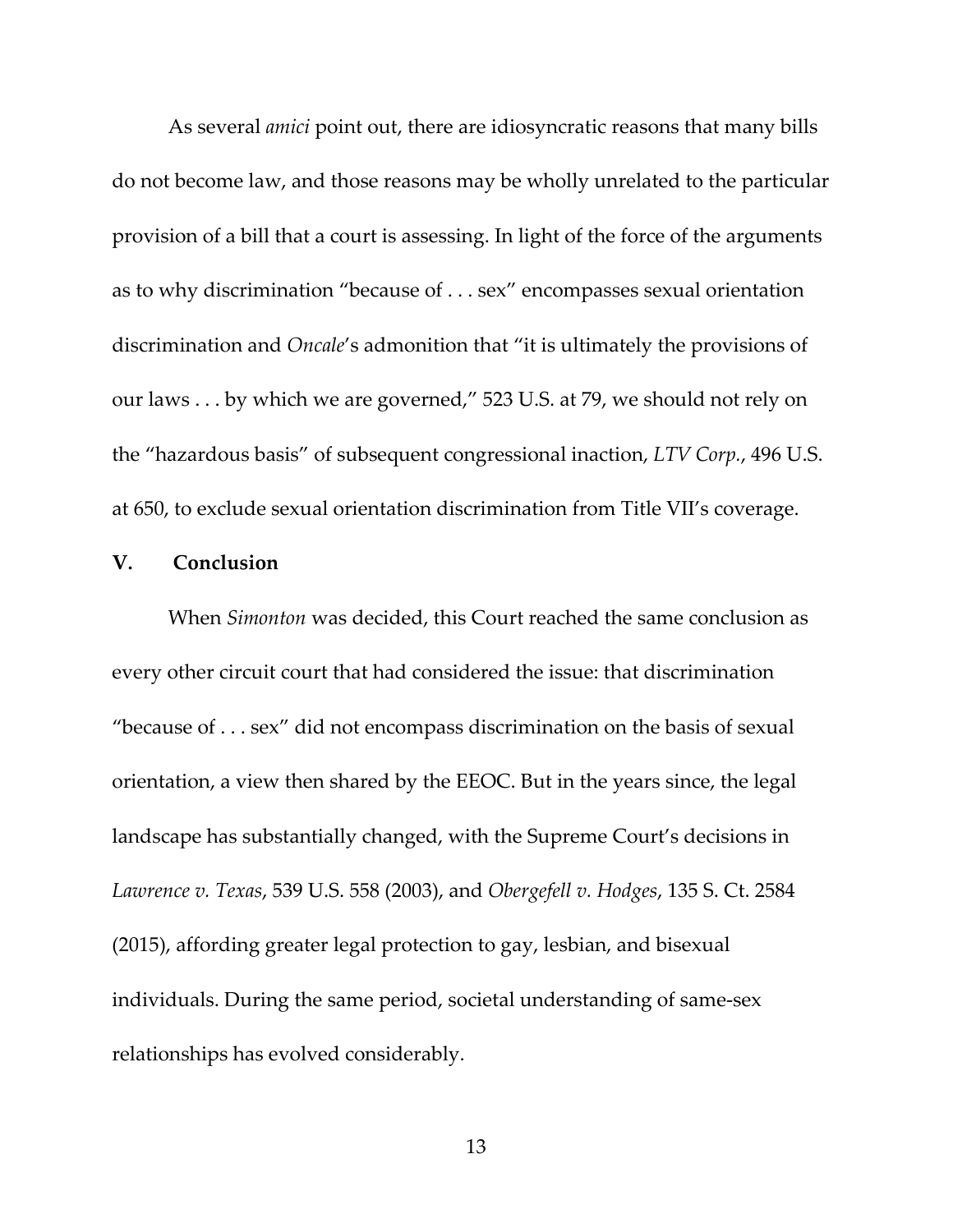There is no doubt that sexual orientation discrimination "was assuredly not the principal evil Congress was concerned with when it enacted Title VII." *Oncale*, 523 U.S. at 79. However, "statutory prohibitions often go beyond the principal evil to cover reasonably comparable evils, and it is ultimately the provisions of our laws . . . by which we are governed." *Id*. Title VII prohibits all "discriminat[ion] . . . because of . . . sex" and its protections "must extend to [discrimination] *of any kind* that meets the statutory requirements." *Id*. at 80 (emphasis added). Despite recent congressional inaction in the face of judicial decisions excluding sexual orientation discrimination from Title VII's coverage, there is "no justification in the statutory language . . . for a categorical rule excluding" such claims so long as a plaintiff can demonstrate that he or she was discriminated against "because of . . . sex." *Id*.

Taking a fresh look at existing cases, the EEOC and other advocates have articulated three ways that gay, lesbian, or bisexual plaintiffs could make this showing. First, plaintiffs could demonstrate that if they had engaged in identical conduct but been of the opposite sex, they would not have been discriminated against. Second, plaintiffs could demonstrate that they were discriminated against due to the sex of their associates. Finally, plaintiffs could demonstrate